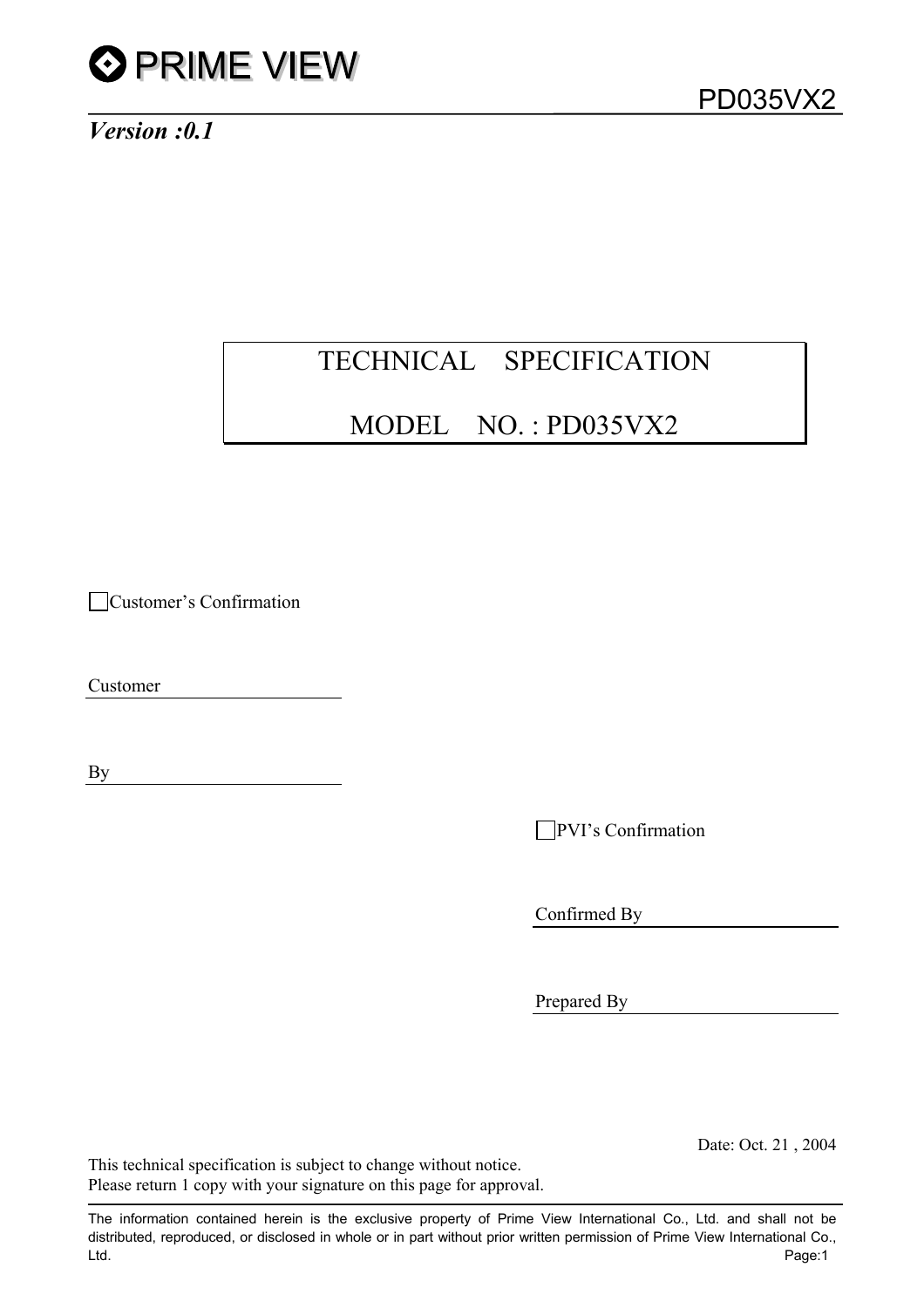

# **TECHNICAL SPECIFICATION**

# *CONTENTS*

| NO.            | <b>ITEM</b>                            | <b>PAGE</b>    |
|----------------|----------------------------------------|----------------|
|                | Cover                                  | 1              |
|                | Contents                               | $\overline{2}$ |
| 1              | Application                            | $\overline{3}$ |
| $\overline{2}$ | Features                               | $\overline{3}$ |
| 3              | <b>Mechanical Specifications</b>       | 3              |
| $\overline{4}$ | Mechanical Drawing of TFT-LCD module   | $\overline{4}$ |
| 5              | Input / Output Terminals               | 5              |
| 6              | <b>Absolute Maximum Ratings</b>        | 10             |
| $\overline{7}$ | <b>Electrical Characteristics</b>      | 10             |
| 8              | Pixel Arrangement                      | 11             |
| 9              | Display Color and Gray Scale Reference | 12             |
| 10             | <b>Block Diagram</b>                   | 13             |
| 11             | <b>Interface Timing</b>                | 14             |
| 12             | Power On Sequence                      | 19             |
| 13             | <b>Optical Characteristics</b>         | 19             |
| 14             | <b>Handling Cautions</b>               | 23             |
| 15             | <b>Reliability Test</b>                | 24             |
| 16             | <b>Indication of Lot Number Label</b>  | 24             |
| 17             | Packing Diagram                        | 25             |
|                | <b>Revision History</b>                | 26             |
|                | Appendix                               | 27             |

The information contained herein is the exclusive property of Prime View International Co., Ltd. and shall not be distributed, reproduced, or disclosed in whole or in part without prior written permission of Prime View International Co., Ltd. Page:2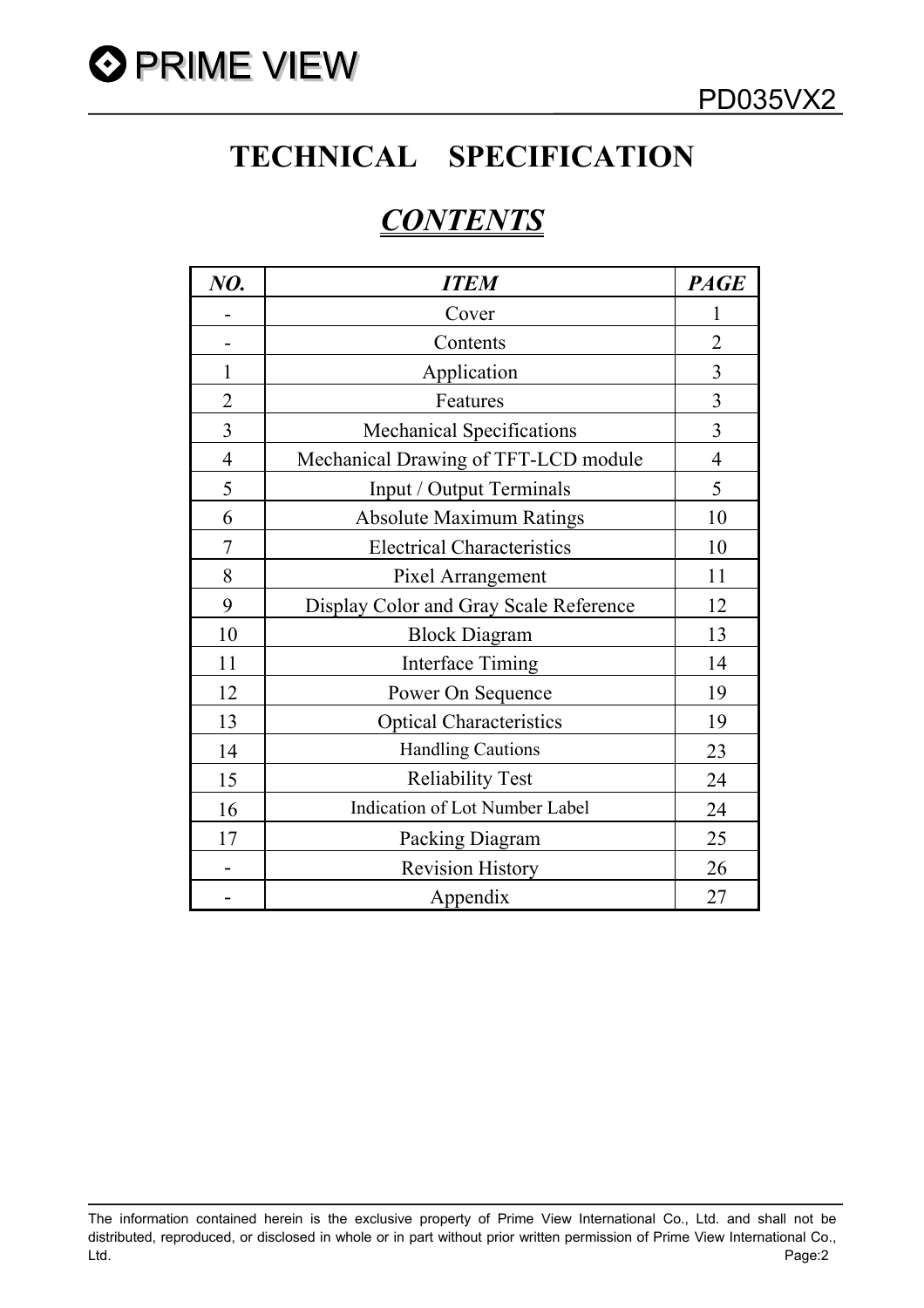

## **1. Application**

This data sheet applies to a color TFT LCD module, PD035VX2. PD035VX2 module applies to projector which require high quality flat panel display.

### **2. Features**

- . Amorphous silicon TFT LCD panel
- . Pixel in stripe configuration
- . Display Colors: 262,144 colors
- . Optimum Viewing Direction: 6 o'clock
- . TTL transmission interface

#### **3.Mechanical Specifications**

| Parameter<br><b>Specifications</b> |                                     | Unit |
|------------------------------------|-------------------------------------|------|
| <b>Screen Size</b>                 | 3.5(diagonal)                       | inch |
| Display Format                     | 640×(R, G, B)×480                   | dot  |
| <b>Display Colors</b>              | 262,144                             |      |
| <b>Active Area</b>                 | 72(H)×52.56(V)                      | mm   |
| Pixel Pitch                        | 0.1125(H)x0.1095(V)                 | mm   |
| Pixel Configuration                | Stripe                              |      |
| <b>Outline Dimension</b>           | 84.25 (W)×65.40 (H)×3.45 (typ.) (D) | mm   |
| Weight                             | TBD                                 | g    |
| Surface treatment                  | AG                                  |      |
| Display mode                       | Normally white                      |      |

The information contained herein is the exclusive property of Prime View International Co., Ltd. and shall not be distributed, reproduced, or disclosed in whole or in part without prior written permission of Prime View International Co., Ltd. Page:3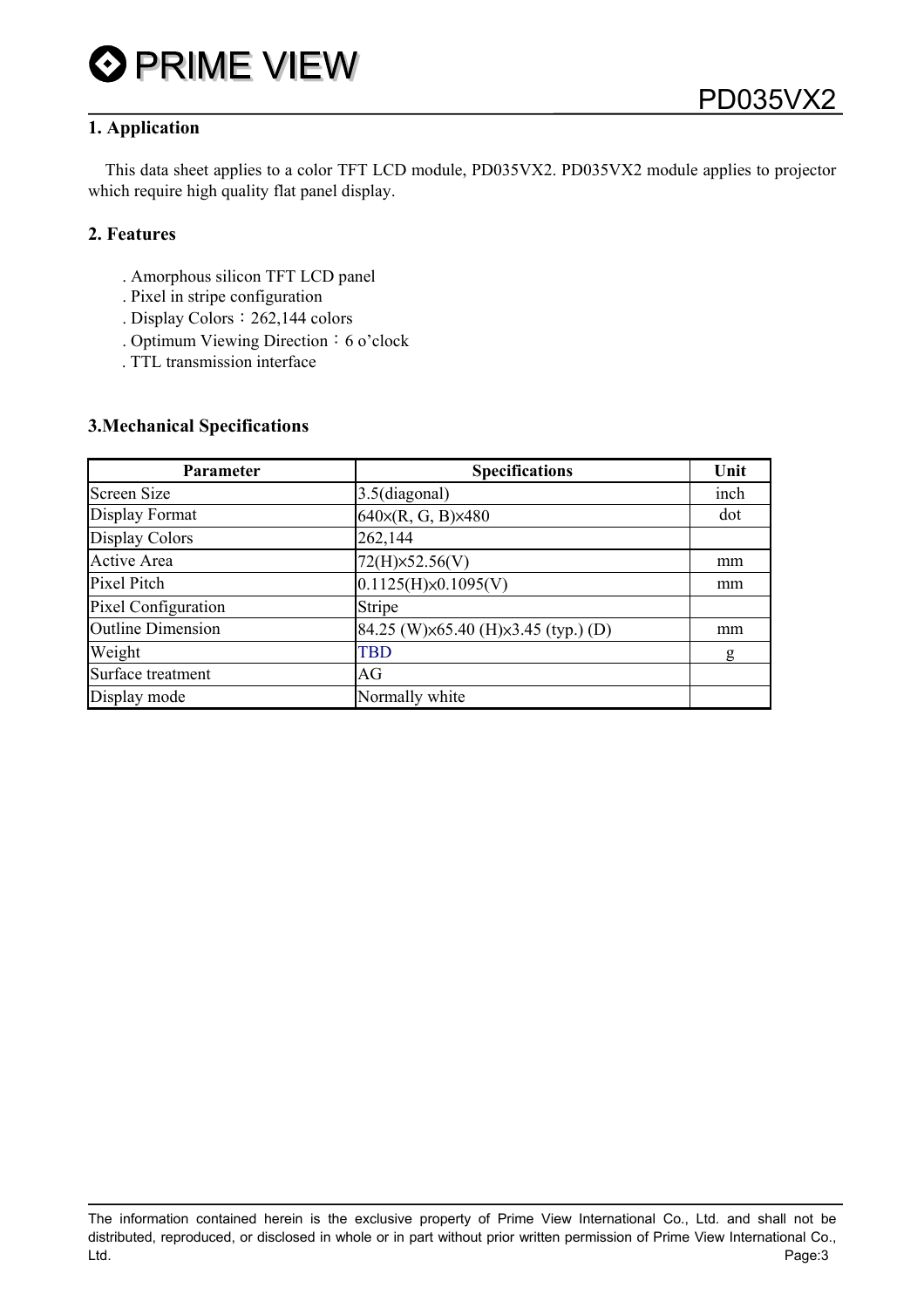

# **4.Mechanical Drawing of TFT-LCD Module**



The information contained herein is the exclusive property of Prime View International Co., Ltd. and shall not be distributed, reproduced, or disclosed in whole or in part without prior written permission of Prime View International Co., Ltd. Page:4

# PD035VX2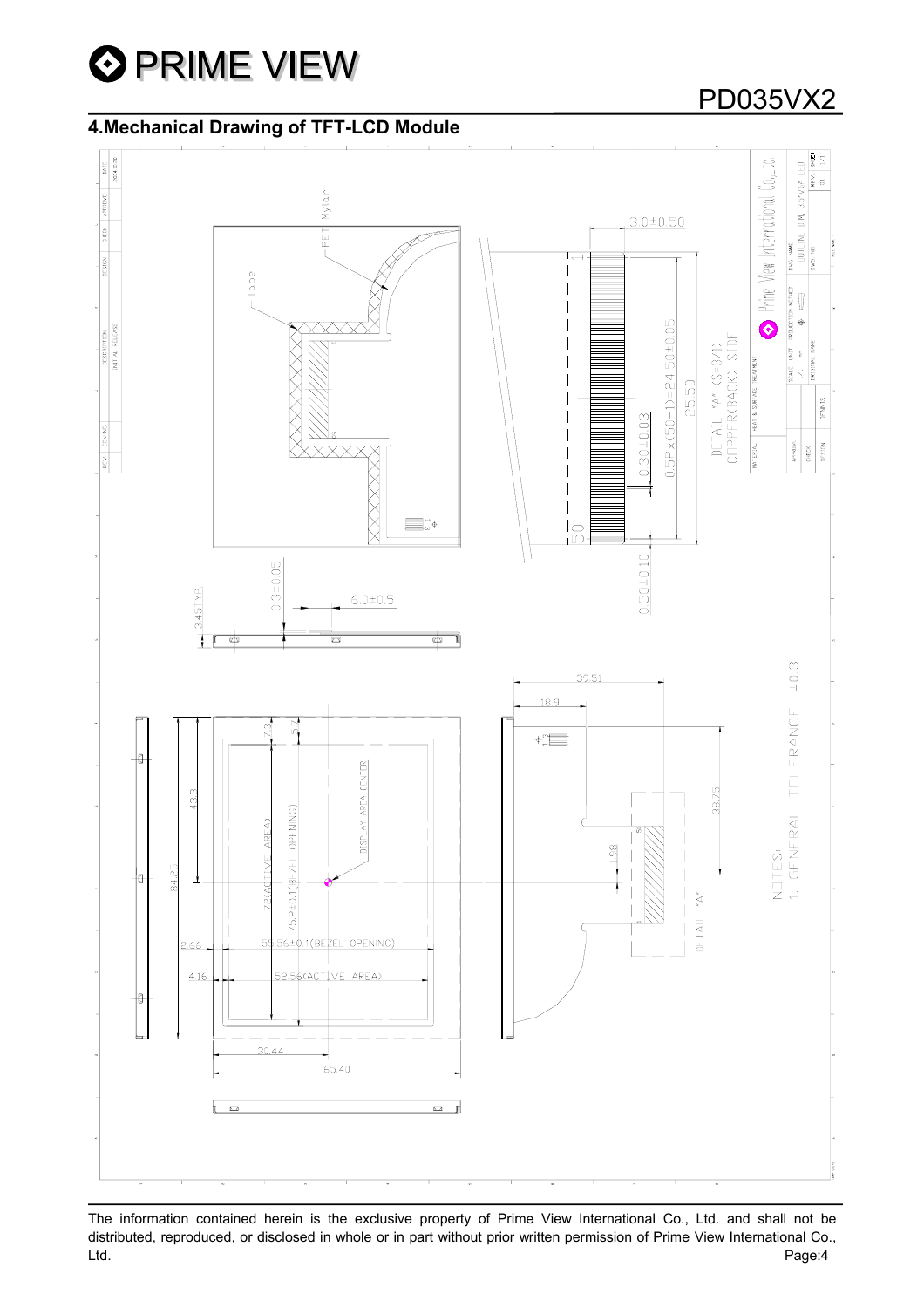#### **5.Input / Output Terminals**

#### **TFT-LCD Panel Driving**

| Pin No.         | <b>Symbol</b>           | I/O            | <b>Function</b>                                 | Remark               |
|-----------------|-------------------------|----------------|-------------------------------------------------|----------------------|
|                 | DIO1                    | I/O            | Horizontal Start Pulse Signal Input or Output 1 | Note5-1              |
| $\overline{2}$  | VSS <sub>2</sub>        | I              | Ground                                          |                      |
| 3               | VDD1                    | I              | Power Supply                                    |                      |
| $\overline{4}$  | <b>CLK</b>              | $\bf{I}$       | Horizontal Shift Clock                          |                      |
| 5               | R/L                     | $\mathbf I$    | Left/Right Selection                            | Note 5-1             |
| 6               | R <sub>0</sub>          | I              | Red Data (LSB)                                  |                      |
| $\overline{7}$  | R1                      | $\overline{I}$ | Red Data                                        |                      |
| $\,8\,$         | R2                      | I              | Red Data                                        |                      |
| 9               | R <sub>3</sub>          | I              | Red Data                                        |                      |
| 10              | R <sub>4</sub>          | I              | Red Data                                        |                      |
| 11              | R <sub>5</sub>          | I              | Red Data (MSB)                                  |                      |
| 12              | VSS <sub>2</sub>        | I              | Ground                                          |                      |
| 13              | G <sub>0</sub>          | I              | Green Data (LSB)                                |                      |
| 14              | G1                      | I              | Green Data                                      |                      |
| 15              | G2                      | $\bf{I}$       | Green Data                                      |                      |
| 16              | G <sub>3</sub>          | I              | Green Data                                      |                      |
| 17              | G <sub>4</sub>          | $\bf{I}$       | Green Data                                      |                      |
| 18              | G <sub>5</sub>          | I              | Green Data (MSB)                                |                      |
| 19              | B <sub>0</sub>          | I              | Blue Data (LSB)                                 |                      |
| 20              | B1                      | I              | <b>Blue Data</b>                                |                      |
| 21              | B2                      | $\bf{I}$       | <b>Blue Data</b>                                |                      |
| 22              | B <sub>3</sub>          | I              | <b>Blue Data</b>                                |                      |
| 23              | <b>B4</b>               | I              | <b>Blue Data</b>                                |                      |
| 24              | B <sub>5</sub>          | I              | Blue Data (MSB)                                 |                      |
| 25              | LD                      | Ι              | Load output signal                              | Note <sub>5</sub> -2 |
| 26              | <b>REV</b>              | $\bf{I}$       | Data invert control                             | Note5-3              |
| 27              | POL                     | $\bf{I}$       | Polarity selection                              | Note5-4              |
| 28              | DIO <sub>2</sub>        | I/O            | Horizontal Start Pulse Signal Input or Output   | Note <sub>5-1</sub>  |
| 29              | VSS <sub>2</sub>        | I              | Ground                                          |                      |
| 30              | V <sub>3</sub>          | $\mathbf I$    | Gamma Voltage 3                                 | Note5-5              |
| 31              | V <sub>5</sub>          | I              | Gamma Voltage 5                                 | Note <sub>5-5</sub>  |
| $\overline{32}$ | V <sub>7</sub>          | $\rm I$        | Gamma Voltage 7                                 | Note5-5              |
| 33              | V8                      | I              | Gamma Voltage 8                                 | Note5-5              |
| 34              | V10                     | Ι              | Gamma Voltage 10                                | Note <sub>5</sub> -5 |
| $\overline{35}$ | V12                     |                | Gamma Voltage 12                                | Note <sub>5-5</sub>  |
| 36              | VSS <sub>2</sub>        | I              | Ground                                          |                      |
| 37              | VDD <sub>2</sub>        | Ι              | Voltage for analog circuit                      | Note <sub>5-5</sub>  |
| 38              | <b>VCOM</b>             | $\rm I$        | Common Voltage                                  |                      |
| 39              | OE                      | I              | <b>Output Enable</b>                            | Note5-6              |
| 40              | $\mathbf{U}/\mathbf{D}$ | $\rm I$        | Up/Down Selection                               | Note 5-7             |
| 41              | <b>CKV</b>              | $\mathbf I$    | Vertical Shift Clock                            | Note5-8              |
| 42              | <b>STVU</b>             | ${\rm I/O}$    | Vertical Shift Pulse Signal Input or Output     | Note5-7              |
| 43              | <b>STVD</b>             | ${\rm I/O}$    | Vertical Shift Pulse Signal Input or Output     | Note5-7              |
| 44              | ${\rm VGG}$             | Ι              | Gate On Voltage                                 | Note5-9              |
| 45              | VSS1                    | I              | Ground                                          |                      |
| 46              | <b>VCC</b>              | $\rm I$        | Voltage for logic circuit                       |                      |
| 47              | <b>VEE</b>              | Ι              | Gate Off Voltage                                | Note $5-10$          |
| 48              | <b>VLED</b>             | $\blacksquare$ | Supply voltage for LED backlight                | Note5-11             |
| 49              | GLED <sub>2</sub>       | $\blacksquare$ | Ground for LED backlight                        |                      |
| 50              | GLED1                   | $\blacksquare$ | Ground for LED backlight                        |                      |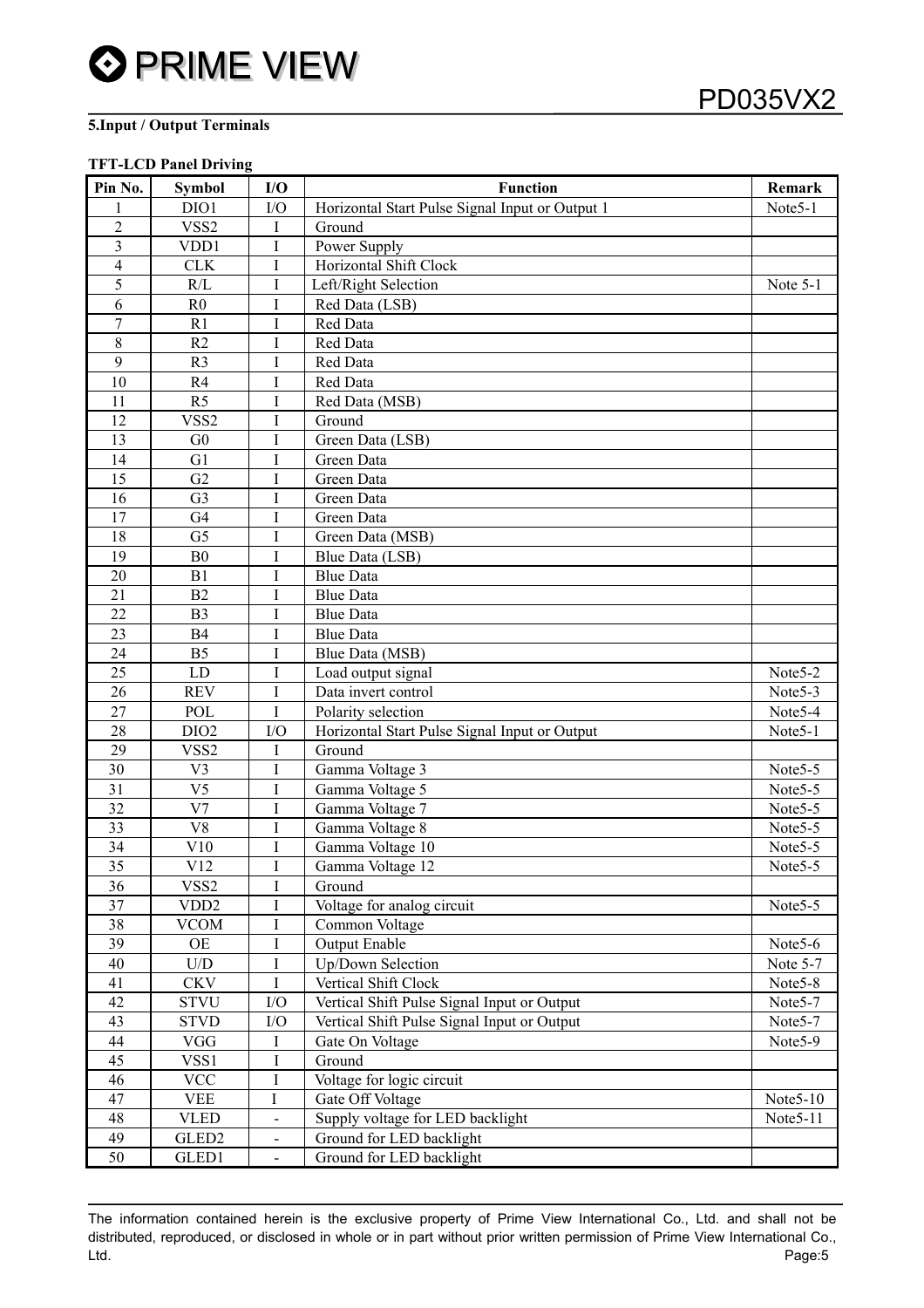Note 5-1: Select left or right shift

| DIO1  | DIO <sub>2</sub> | Shift         |
|-------|------------------|---------------|
| Input | Hi-7             | Left to right |
| Hi-7  | Input            | Right to left |

Note 5-2: Latch the polarity of outputs and switch the new data to outputs At the rising edge (LD), latch the "POL" signal to control the polarity of the outputs.

Note 5-4: Polarity selector for dot-inversion control. Available at the rising edge of LD. When POL=1: Even outputs range from V1~V7, and Odd outputs range from V8~V14; When POL=0: Even outputs range from V8~V14, and Odd outputs range from V1~V7.

Note 5-5:

1) Relationship between input data and output voltage

 The figure below shows the relationship between the input data and the output voltage with the polarity. The range of V1 $\sim$ V7 is for positive polarity, and V8 $\sim$ V14 for negative polarity. Please refer to the following pages to get the related resister values and voltage calculation method.



The information contained herein is the exclusive property of Prime View International Co., Ltd. and shall not be distributed, reproduced, or disclosed in whole or in part without prior written permission of Prime View International Co., Ltd. Page:6

Note 5-3: Control whether the Data R0~G5 are inverted or not. (PVI suggests connecting to GND) When "REV=1", these data will be inverted. EX: "00" $\rightarrow$ "3F", "07" $\rightarrow$ "38", "15" $\rightarrow$ "2A"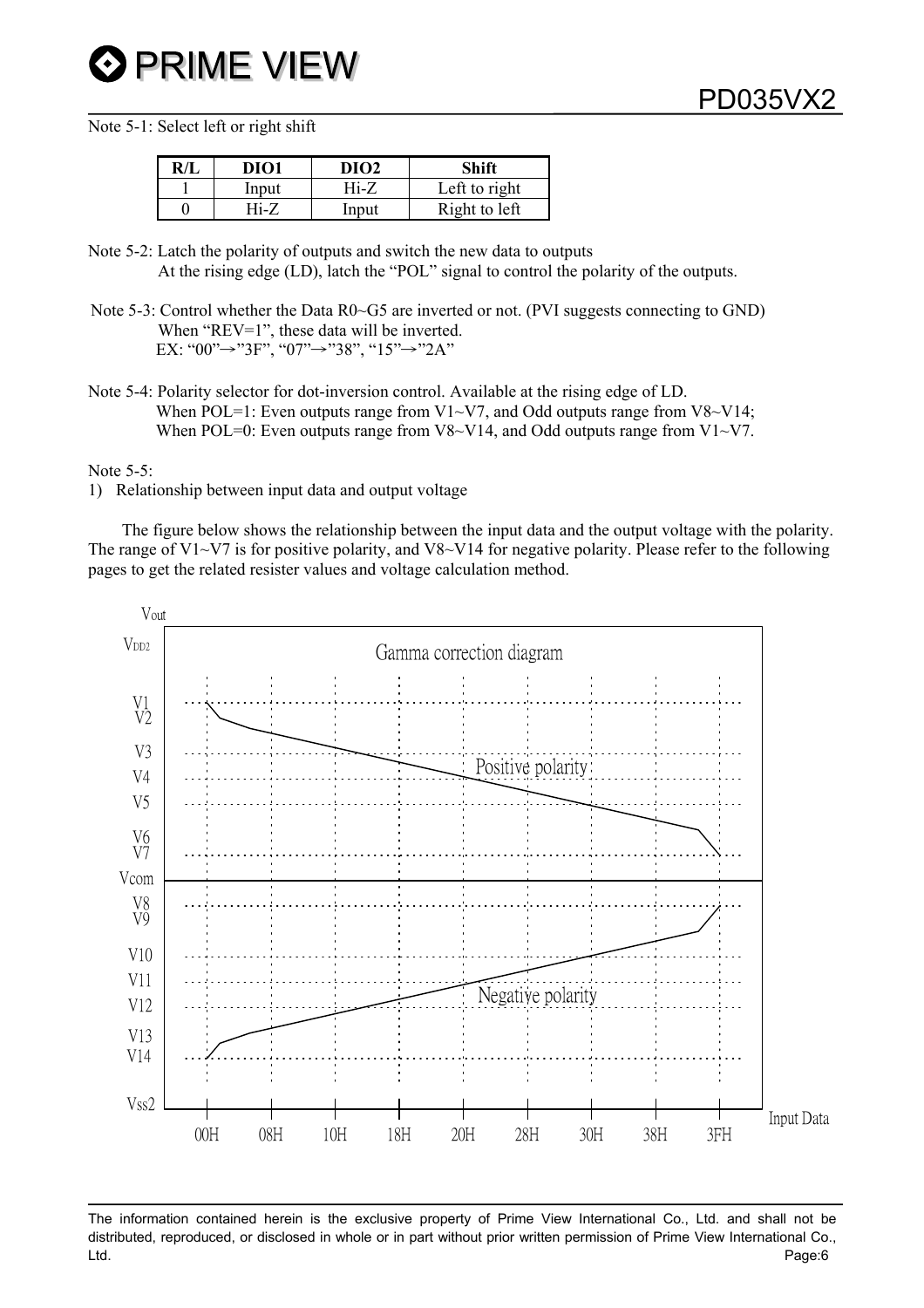# 2) Output voltage and input data

#### Output Voltage to Panel VS Input Data

| <b><i>Purpur</i></b><br>Data | $\frac{1}{2}$ change to 1 and $\frac{1}{2}$ of $\frac{1}{2}$ and $\frac{1}{2}$<br>Positive polarity Output Voltage | Negative polarity Output Voltage    |
|------------------------------|--------------------------------------------------------------------------------------------------------------------|-------------------------------------|
| 00H                          | V1                                                                                                                 | V14                                 |
| 01H                          | $V2=V3+(V1-V3) \times 58 / 64.4$                                                                                   | V13=V14+(V12-V14) $\times$ 6.4/64.4 |
| 02H                          | $V3+(V1-V3) \times 52 / 64.4$                                                                                      | $V14+(V12-V14) \times 12.4 / 64.4$  |
| 03H                          | $V3+(V1-V3) \times 46.4 / 64.4$                                                                                    | $V14+(V12-V14) \times 18/64.4$      |
| 04H                          | $V3+(V1-V3) \times 41.2 / 64.4$                                                                                    | $V14+(V12-V14) \times 23.2 / 64.4$  |
| 05H                          | $V3+(V1-V3) \times 36.4 / 64.4$                                                                                    | $V14+(V12-V14) \times 28 / 64.4$    |
| 06H                          | $V3+(V1-V3) \times 32 / 64.4$                                                                                      | $V14+(V12-V14) \times 32.4 / 64.4$  |
| 07H                          | $V3+(V1-V3) \times 27.6 / 64.4$                                                                                    | $V14+(V12-V14) \times 36.8 / 64.4$  |
| 08H                          | $V3+(V1-V3) \times 23.6 / 64.4$                                                                                    | $V14+(V12-V14) \times 40.8 / 64.4$  |
| 09H                          | $V3+(V1-V3) \times 19.6 / 64.4$                                                                                    | $V14+(V12-V14) \times 44.8 / 64.4$  |
| 0AH                          | $V3+(V1-V3) \times 16.4 / 64.4$                                                                                    | $V14+(V12-V14) \times 48 / 64.4$    |
| 0BH                          | $V3+(V1-V3) \times 13.2 / 64.4$                                                                                    | $V14+(V12-V14) \times 51.2 / 64.4$  |
| 0CH                          | $V3+(V1-V3) \times 10.4 / 64.4$                                                                                    | $V14+(V12-V14) \times 54 / 64.4$    |
| $0$ DH                       | $V3+(V1-V3) \times 7.6 / 64.4$                                                                                     | $V14+(V12-V14) \times 56.8 / 64.4$  |
| 0EH                          | $V3+(V1-V3) \times 4.8 / 64.4$                                                                                     | $V14+(V12-V14) \times 59.6 / 64.4$  |
| 0FH                          | $V3+(V1-V3) \times 2.4 / 64.4$                                                                                     | $V14+(V12-V14) \times 62 / 64.4$    |
| 10H                          | V <sub>3</sub>                                                                                                     | V12                                 |
| 11H                          | $V4+(V3-V4) \times 19.6 / 22$                                                                                      | $V12+(V11-V12) \times 2.4/22$       |
| 12H                          | $V4+(V3-V4) \times 17.6 / 22$                                                                                      | $V12+(V11-V12) \times 4.4/22$       |
| 13H                          | $V4+(V3-V4) \times 15.6 / 22$                                                                                      | $V12+(V11-V12) \times 6.4/22$       |
| 14H                          | $V4+(V3-V4) \times 13.6 / 22$                                                                                      | $V12+(V11-V12) \times 8.4/22$       |
| 15H                          | $V4+(V3-V4) \times 12 / 22$                                                                                        | $V12+(V11-V12) \times 10/22$        |
| 16H                          | $V4+(V3-V4) \times 10.4 / 22$                                                                                      | $V12+(V11-V12) \times 11.6/22$      |
| 17H                          | $V4+(V3-V4) \times 8.8 / 22$                                                                                       | $V12+(V11-V12) \times 13.2 / 22$    |
| 18H                          | $V4+(V3-V4) \times 7.6 / 22$                                                                                       | $V12+(V11-V12) \times 14.4/22$      |
| 19H                          | $V4+(V3-V4) \times 6.4 / 22$                                                                                       | $V12+(V11-V12) \times 15.6 / 22$    |
| 1AH                          | $V4+(V3-V4) \times 5.2 / 22$                                                                                       | $V12+(V11-V12) \times 16.8/22$      |
| 1BH                          | $V4+(V3-V4) \times 4/22$                                                                                           | $V12+(V11-V12) \times 18/22$        |
| 1CH                          | $V4+(V3-V4) \times 3.2 / 22$                                                                                       | $V12+(V11-V12) \times 18.8/22$      |
| 1 <sub>DH</sub>              | $V4+(V3-V4) \times 2.4 / 22$                                                                                       | $V12+(V11-V12) \times 19.6 / 22$    |
| 1EH                          | $V4+(V3-V4) \times 1.6 / 22$                                                                                       | $V12+(V11-V12) \times 20.4/22$      |
| 1FH                          | $V4+(V3-V4) \times 0.8 / 22$                                                                                       | $V12+(V11-V12) \times 21.2 / 22$    |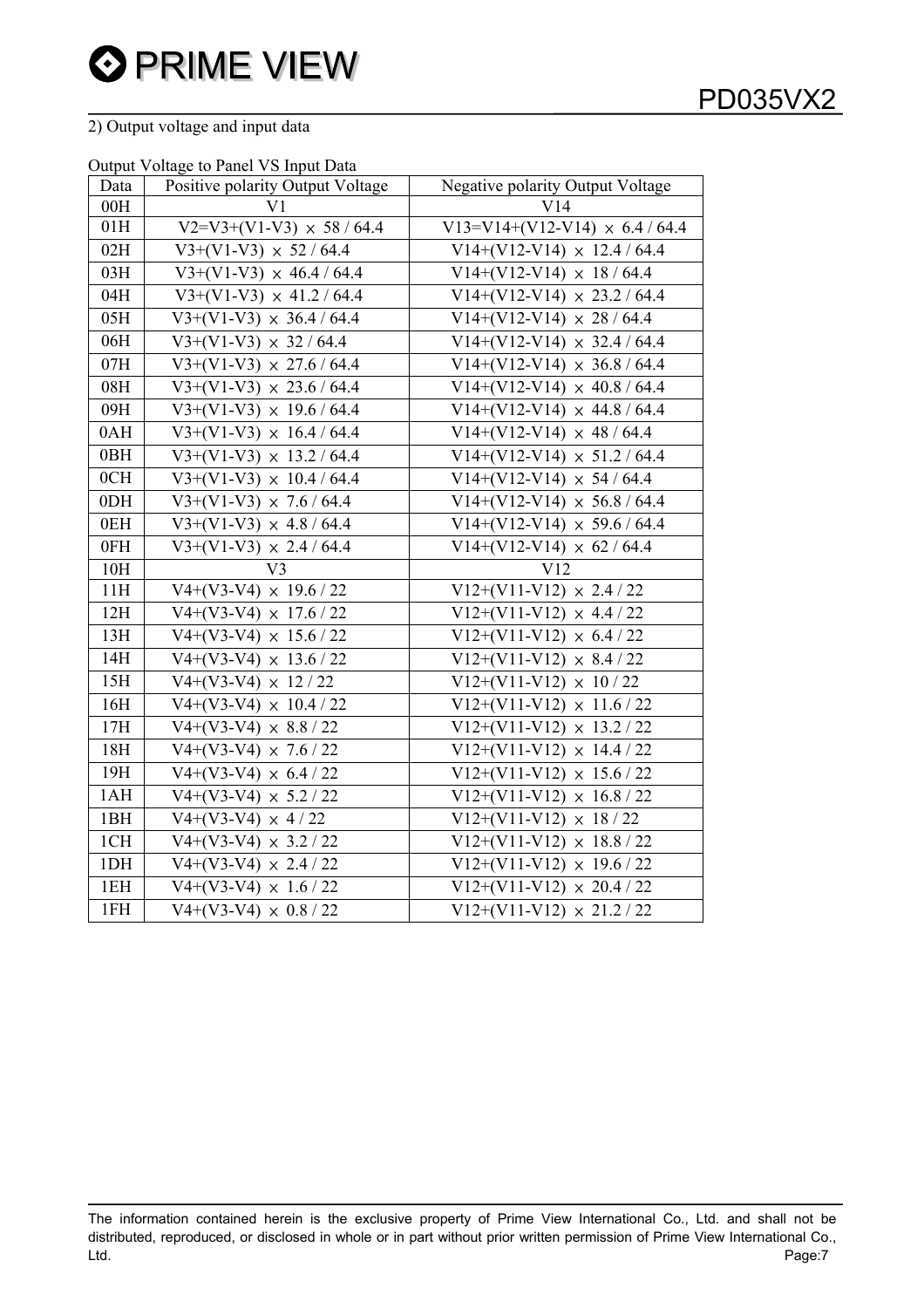

# PD035VX2

|      | Output Voltage to Panel VS Input Data(continued) |                                    |  |  |  |  |  |  |
|------|--------------------------------------------------|------------------------------------|--|--|--|--|--|--|
| Data | Positive polarity Output Voltage                 | Negative polarity Output Voltage   |  |  |  |  |  |  |
| 20H  | V <sub>4</sub>                                   | V11                                |  |  |  |  |  |  |
| 21H  | $V5+(V4-V5) \times 12/12.8$                      | $V11+(V10-V11) \times 0.8 / 12.8$  |  |  |  |  |  |  |
| 22H  | $V5+(V4-V5) \times 11.2 / 12.8$                  | $V11+(V10-V11) \times 1.6 / 12.8$  |  |  |  |  |  |  |
| 23H  | $V5+(V4-V5) \times 10.4 / 12.8$                  | $V11+(V10-V11) \times 2.4 / 12.8$  |  |  |  |  |  |  |
| 24H  | $V5+(V4-V5) \times 9.6 / 12.8$                   | $V11+(V10-V11) \times 3.2 / 12.8$  |  |  |  |  |  |  |
| 25H  | $V5+(V4-V5) \times 8.8 / 12.8$                   | $V11+(V10-V11) \times 4/12.8$      |  |  |  |  |  |  |
| 26H  | $V5+(V4-V5) \times 8 / 12.8$                     | $V11+(V10-V11) \times 4.8 / 12.8$  |  |  |  |  |  |  |
| 27H  | $V5+(V4-V5) \times 7.2 / 12.8$                   | $V11+(V10-V11) \times 5.6 / 12.8$  |  |  |  |  |  |  |
| 28H  | $V5+(V4-V5) \times 6.4 / 12.8$                   | $V11+(V10-V11) \times 6.4 / 12.8$  |  |  |  |  |  |  |
| 29H  | $V5+(V4-V5) \times 5.6 / 12.8$                   | $V11+(V10-V11) \times 7.2 / 12.8$  |  |  |  |  |  |  |
| 2AH  | $V5+(V4-V5) \times 4.8 / 12.8$                   | $V11+(V10-V11) \times 8/12.8$      |  |  |  |  |  |  |
| 2BH  | $V5+(V4-V5) \times 4/12.8$                       | $V11+(V10-V11) \times 8.8 / 12.8$  |  |  |  |  |  |  |
| 2CH  | $V5+(V4-V5) \times 3.2 / 12.8$                   | $V11+(V10-V11) \times 9.6 / 12.8$  |  |  |  |  |  |  |
| 2DH  | $V5+(V4-V5) \times 2.4 / 12.8$                   | $V11+(V10-V11) \times 10.4 / 12.8$ |  |  |  |  |  |  |
| 2EH  | $V5+(V4-V5) \times 1.6 / 12.8$                   | $V11+(V10-V11) \times 11.2 / 12.8$ |  |  |  |  |  |  |
| 2FH  | $V5+(V4-V5) \times 0.8 / 12.8$                   | $V11+(V10-V11) \times 12 / 12.8$   |  |  |  |  |  |  |
| 30H  | V <sub>5</sub>                                   | V10                                |  |  |  |  |  |  |
| 31H  | $V7+(V5-V7) \times 26.8 / 27.6$                  | $V10+(V8-V10) \times 0.8 / 27.6$   |  |  |  |  |  |  |
| 32H  | $V7+(V5-V7) \times 26 / 27.6$                    | $V10+(V8-V10) \times 1.6 / 27.6$   |  |  |  |  |  |  |
| 33H  | $V7+(V5-V7) \times 25.2 / 27.6$                  | $V10+(V8-V10) \times 2.4 / 27.6$   |  |  |  |  |  |  |
| 34H  | $V7+(V5-V7) \times 24.4 / 27.6$                  | $V10+(V8-V10) \times 3.2 / 27.6$   |  |  |  |  |  |  |
| 35H  | $V7+(V5-V7) \times 23.6 / 27.6$                  | $V10+(V8-V10) \times 4/27.6$       |  |  |  |  |  |  |
| 36H  | $V7+(V5-V7) \times 22.4 / 27.6$                  | $V10+(V8-V10) \times 5.2 / 27.6$   |  |  |  |  |  |  |
| 37H  | $V7+(V5-V7) \times 21.2 / 27.6$                  | $V10+(V8-V10) \times 6.4/27.6$     |  |  |  |  |  |  |
| 38H  | $V7+(V5-V7) \times 20 / 27.6$                    | $V10+(V8-V10) \times 7.6 / 27.6$   |  |  |  |  |  |  |
| 39H  | $V7+(V5-V7) \times 18.4 / 27.6$                  | $V10+(V8-V10) \times 9.2 / 27.6$   |  |  |  |  |  |  |
| 3AH  | $V7+(V5-V7) \times 16.8 / 27.6$                  | $V10+(V8-V10) \times 10.8 / 27.6$  |  |  |  |  |  |  |
| 3BH  | $V7+(V5-V7) \times 14.8 / 27.6$                  | $V10+(V8-V10) \times 12.8 / 27.6$  |  |  |  |  |  |  |
| 3CH  | $V7+(V5-V7) \times 12.8 / 27.6$                  | $V10+(V8-V10) \times 14.8 / 27.6$  |  |  |  |  |  |  |
| 3DH  | $V7+(V5-V7) \times 10.4 / 27.6$                  | $V10+(V8-V10) \times 17.2 / 27.6$  |  |  |  |  |  |  |
| 3EH  | $V7+(V5-V7) \times 6.4 / 27.6$                   | $V10+(V8-V10) \times 21.2 / 27.6$  |  |  |  |  |  |  |
| 3FH  | V <sub>7</sub>                                   | V8                                 |  |  |  |  |  |  |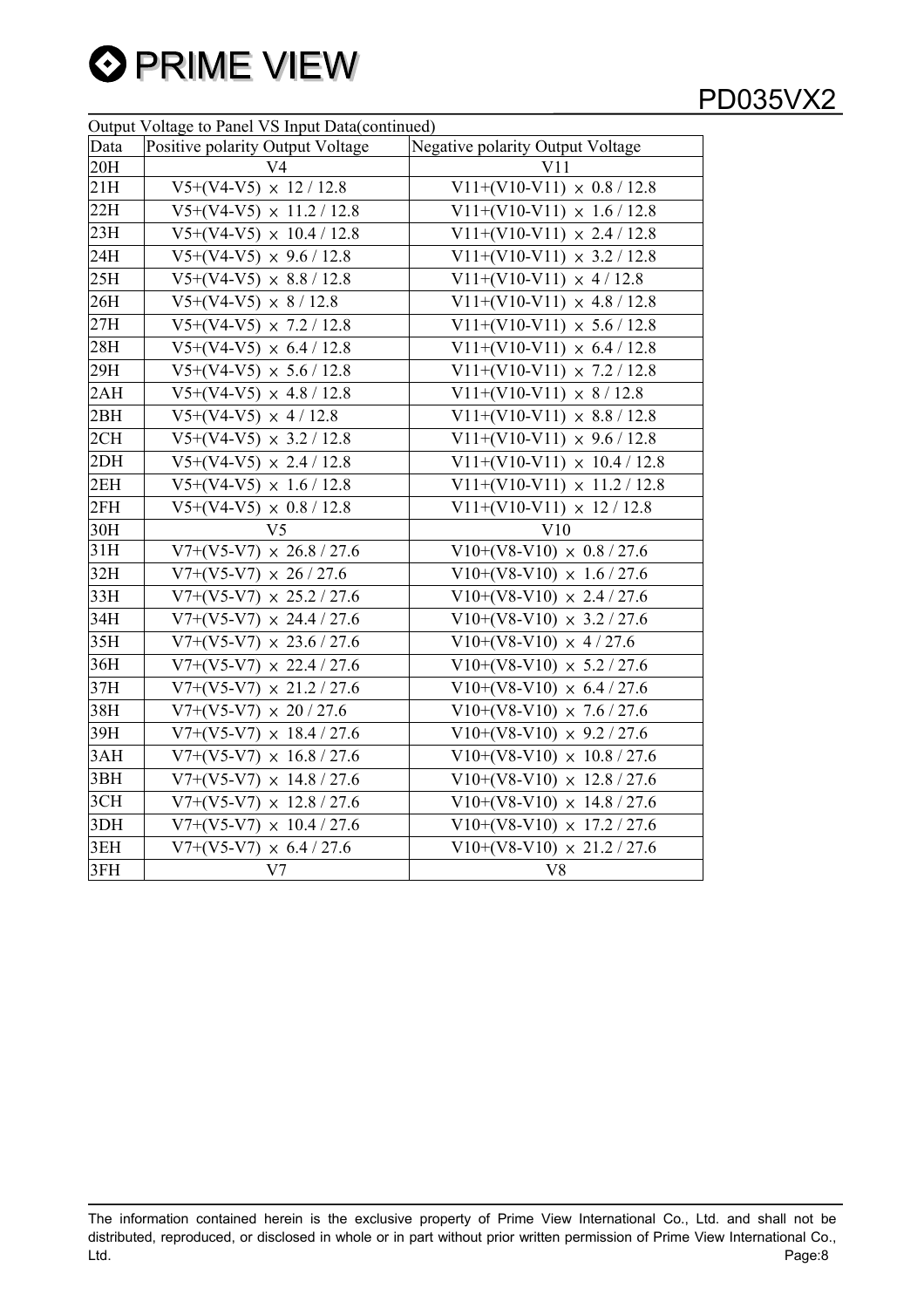3) Typical Application Circuit



Note 5-6: When OE is connected to high "1", the driver outputs are disabled (Gate output =  $V_{EE}$ ). Under this condition, the operation of registers will not be affected.

Note 5-7: Select up or down shift

|       |          | Shift      |
|-------|----------|------------|
| Hi-7  | Input    | Down to Up |
| Input | $Hi - 7$ | Up to Down |

Note 5-8: Gate driver shift clock

Note 5-9: Gate on voltage,  $V_{GG} = +17V$ .

Note 5-10: Gate off voltage,  $V_{EE}$ = -10V.

Note 5-11: I<sub>LED</sub> TYP.=20mA.

The information contained herein is the exclusive property of Prime View International Co., Ltd. and shall not be distributed, reproduced, or disclosed in whole or in part without prior written permission of Prime View International Co., Ltd. Page:9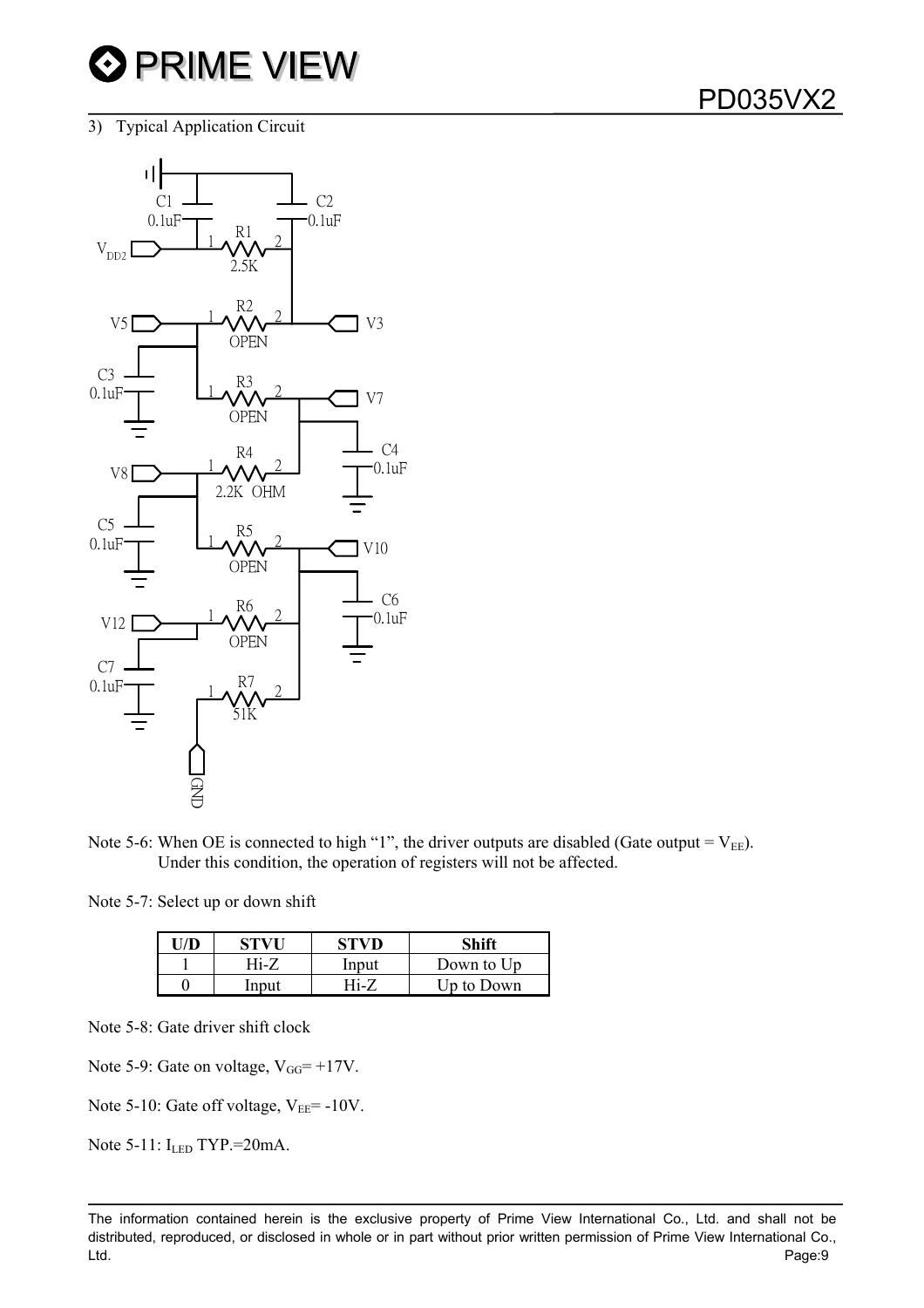#### $Vss1=Vss2=GND=0V$ , Ta=25°C

| <b>Parameters</b>            | <b>Symbol</b>       | MIN.   | MAX. | Unit            | Remark      |
|------------------------------|---------------------|--------|------|-----------------|-------------|
|                              | $\rm V_{DD1}$       | $-0.3$ |      | V               |             |
| <b>Supply Voltage</b>        | $V_{CC}$            | $-0.3$ |      | V               |             |
|                              | $\rm V_{DD2}$       | $-0.5$ | 12.0 | V)              |             |
|                              | $V_{GG}$            | $-0.3$ | 40.0 | V               |             |
|                              | $V_{GG}$ - $V_{EE}$ |        | 40.0 | V               |             |
|                              | <b>VEE</b>          | $-20$  | 0.3  |                 |             |
| <b>Storage Temperature</b>   | $T_{ST}$            | $-20$  | 70   | $\rm ^{\circ}C$ |             |
| <b>Operating Temperature</b> | $T_{OP}$            | 0      | 60   | $\rm ^{\circ}C$ | Notes $6-1$ |

Notes 6-1 : Operating Temperature define that contrast, response time, other display optical character are Ta=+25.

## **7.Electrical Characteristics**

| 7-1) Recommended Operating Conditions: |               |                          |       | $Vss1=Vss2=GND=0V \cdot Ta = 25^{\circ}C$ |      |        |  |  |
|----------------------------------------|---------------|--------------------------|-------|-------------------------------------------|------|--------|--|--|
| Item                                   | Symbol        | Min.                     | Typ.  | Max.                                      | Unit | Remark |  |  |
| Supply Voltage for Source Driver       | $\rm V_{DD1}$ | 3.0                      | 3.3   | 3.6                                       | V    |        |  |  |
|                                        | $\rm V_{DD2}$ | 9                        | 9.5   | 10                                        |      |        |  |  |
| Supply Voltage for Gate Driver         | $\rm V_{GG}$  | $\overline{\phantom{a}}$ | 17    | $\blacksquare$                            | V    |        |  |  |
|                                        | $\rm V_{EE}$  |                          | $-10$ |                                           | V    |        |  |  |
|                                        | $V_{CC}$      | 3.0                      | 3.3   | 3.6                                       | V    |        |  |  |
| Digital Input Voltage                  | $\rm V_{IH}$  | 0.8V <sub>DD1</sub>      |       | $\rm V_{DD1}$                             |      |        |  |  |
|                                        | $V_{IL}$      | $\theta$                 |       | 0.2V <sub>DD1</sub>                       | V    |        |  |  |

## **7-2) Recommended driving condition for LED backlight**

| $GND = 0 V$ | $\sim$<br>m.<br>$\mathcal{L}$<br>$\alpha -$<br>ra<br>$\check{ }$<br>ں گ |
|-------------|-------------------------------------------------------------------------|
|             |                                                                         |

| <b>Parameter</b>                   | Symbol            | Min | <b>TYP</b> | <b>MAX</b> | Unit | <b>Remark</b>         |
|------------------------------------|-------------------|-----|------------|------------|------|-----------------------|
| Supply voltage of LED backlight    | VLED              | Q   | 9.6        | 114        |      | $I_L = 20 \text{ mA}$ |
|                                    | ILED <sub>1</sub> |     |            |            |      |                       |
| Supply current of LED backlight    | ILED <sub>2</sub> |     | 20         |            | mA   | Note 7-1              |
| <b>Backlight Power Consumption</b> | PLED              | 360 | 384        | 456        | mW   | Note 7-2              |

Note 7-1 : LED B/L applied information , please refer to the appendix at the end .

Note  $7-2$ : PLED = VLED  $*$  ILED1 + VLED  $*$  ILED2.



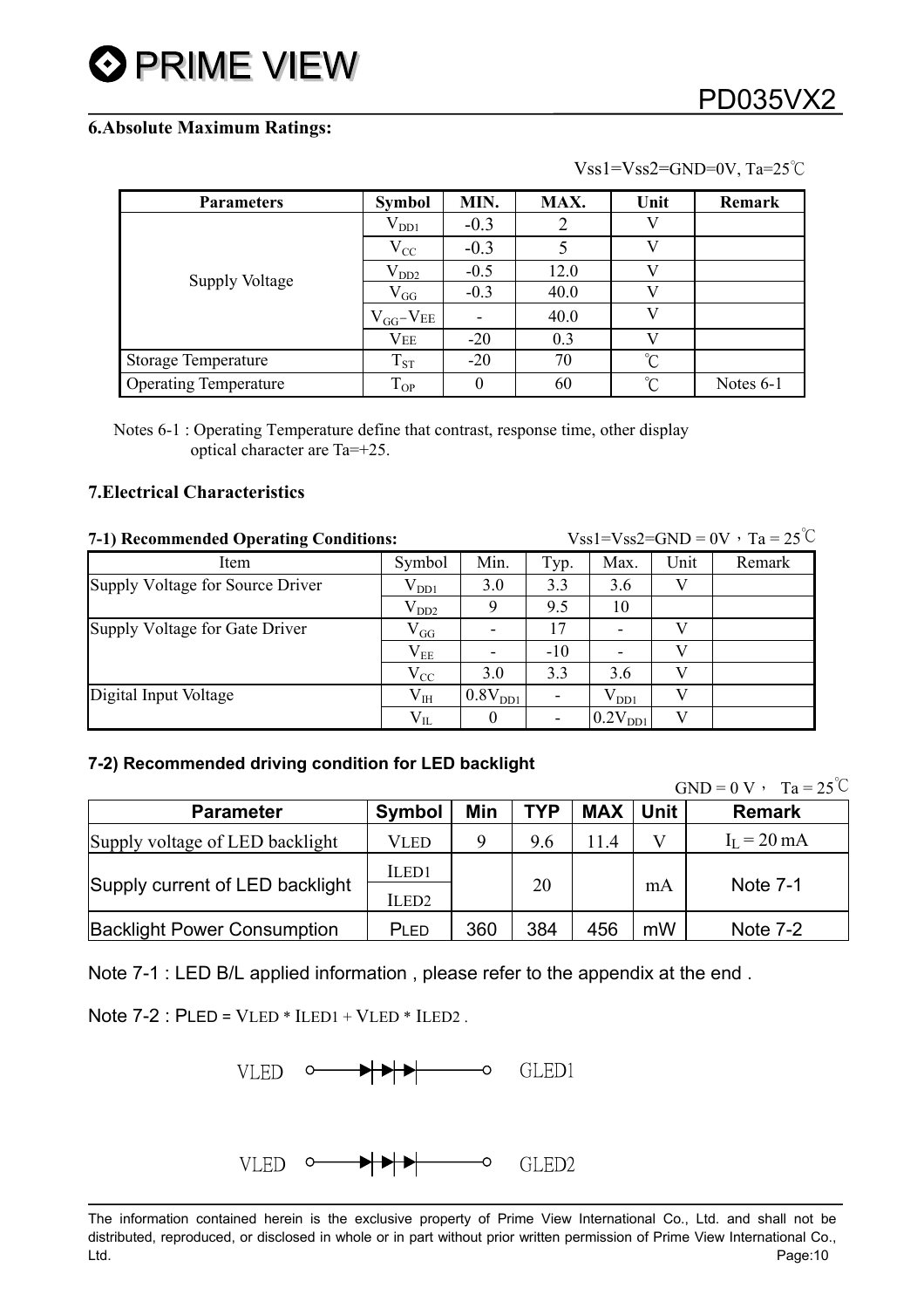

# PD035VX2

| 7-3) Power Consumption                     |                   |                   |            |            |      |        |
|--------------------------------------------|-------------------|-------------------|------------|------------|------|--------|
| Parameter                                  | Symbol            | Condition         | Typ.       | Max.       | Unit | Remark |
| Supply Current for Gate Driver (Hi level)  | $\mathbf{1}_{GG}$ | $V_{GG} = +17V$   | <b>TBD</b> | TBD        | mA   |        |
| Supply Current for Gate Driver (Low level) | $I_{EE}$          | $V_{EE} = -10V$   | <b>TBD</b> | TBD        | mA   |        |
| Supply Current for Source Driver (Digital) | $I_{DD1}$         | $V_{DD1} = +3.3V$ | <b>TBD</b> | TBD        | mA   |        |
| Supply Current for Source Driver (Analog)  | $I_{DD2}$         | $V_{DD2}$ =+9.5V  | <b>TBD</b> | <b>TBD</b> | mA   |        |
| Supply Current for Gate Driver (Digital)   | $I_{\rm CC}$      | $V_{CC}$ =+3.3V   | <b>TBD</b> | <b>TBD</b> | mA   |        |
| <b>LCD Panel Power Consumption</b>         |                   |                   | <b>TBD</b> | <b>TBD</b> | mW   |        |
| <b>Backlight Power Consumption</b>         | PLED              |                   | 384        | 456        | mW   |        |
| <b>Total Power Consumption</b>             |                   |                   | TBI        | TBD        | mW   |        |

#### **8. Pixel Arrangement**

The LCD module pixel arrangement is the stripe.

| G B R G  B R G  B<br>R<br>1st Line<br>G B R G B<br>R<br>2nd Line | RIG<br>GB<br>RI |
|------------------------------------------------------------------|-----------------|
| R G B <br>3rd Line                                               | R G B           |
| 1st Pixel                                                        | 640th Pixel     |
| 1 Pixel = $\vert R \vert G \vert B$                              |                 |
| $R$ G $B$<br>478th Line                                          | R G B           |
| $R[G B R[G B]479$ th Line                                        | R G B           |
|                                                                  |                 |

The information contained herein is the exclusive property of Prime View International Co., Ltd. and shall not be distributed, reproduced, or disclosed in whole or in part without prior written permission of Prime View International Co., Ltd. Page:11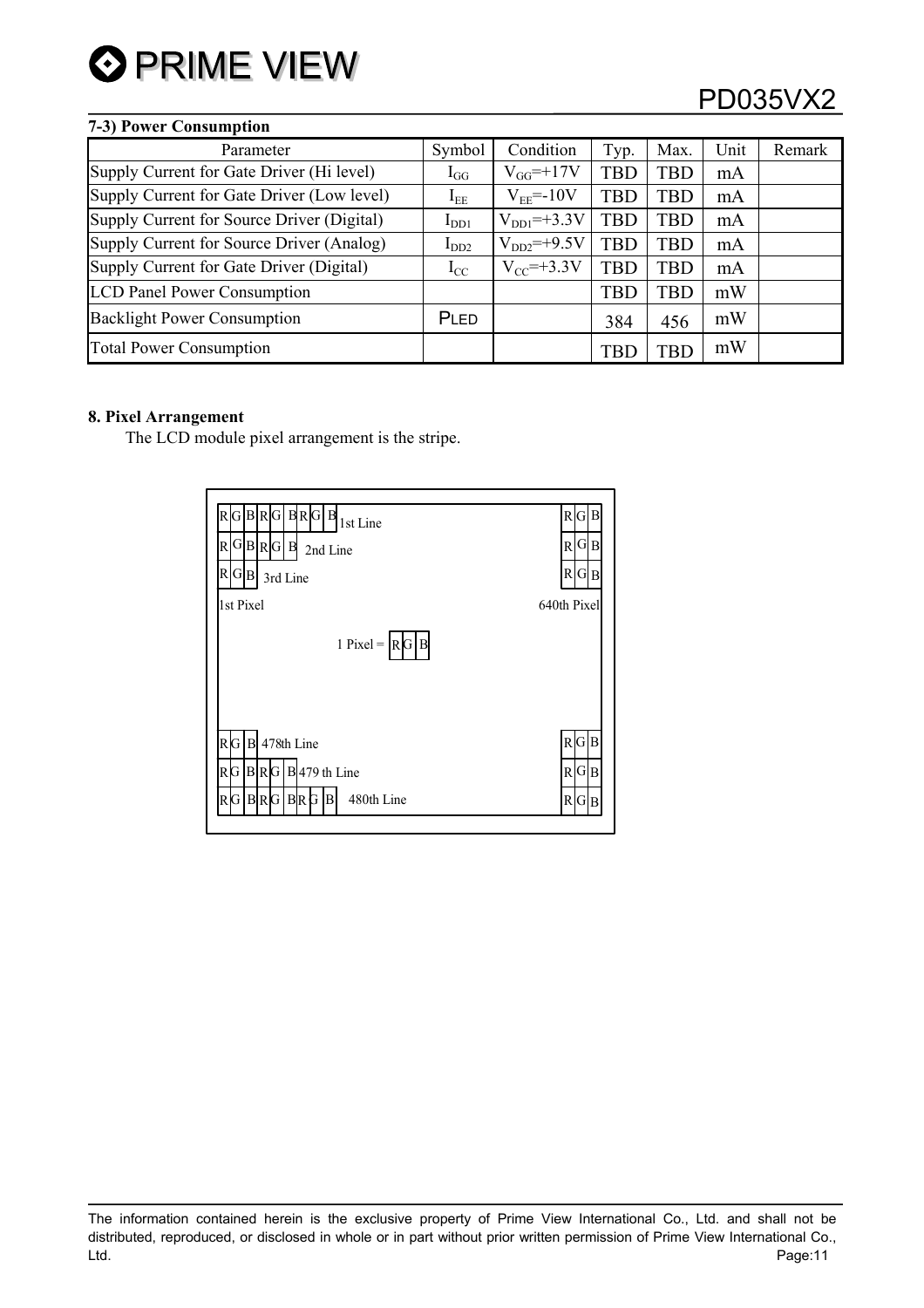# **9. Display Color and Gray Scale Reference**

| Color        |                 | <b>Input Color Data</b> |                  |                          |                  |                  |                  |                  |                  |                  |                  |                  |                  |                  |                  |                  |                  |                  |                  |
|--------------|-----------------|-------------------------|------------------|--------------------------|------------------|------------------|------------------|------------------|------------------|------------------|------------------|------------------|------------------|------------------|------------------|------------------|------------------|------------------|------------------|
|              |                 | Red                     |                  |                          |                  |                  | Green            |                  |                  |                  |                  | Blue             |                  |                  |                  |                  |                  |                  |                  |
|              |                 | R <sub>5</sub>          | R4               | R3                       | R2               | R1               | $\mathbf{R0}$    | G5               | G4               | G3               | G2               | G1 G0            |                  | <b>B5</b>        | <b>B4</b>        | B <sub>3</sub>   | B <sub>2</sub>   | B1               | B <sub>0</sub>   |
|              | <b>Black</b>    | $\boldsymbol{0}$        | $\boldsymbol{0}$ | $\boldsymbol{0}$         | $\boldsymbol{0}$ | $\boldsymbol{0}$ | $\boldsymbol{0}$ | $\boldsymbol{0}$ | $\boldsymbol{0}$ | $\boldsymbol{0}$ | $\boldsymbol{0}$ | $\boldsymbol{0}$ | $\boldsymbol{0}$ | $\boldsymbol{0}$ | $\boldsymbol{0}$ | $\boldsymbol{0}$ | $\boldsymbol{0}$ | $\boldsymbol{0}$ | $\boldsymbol{0}$ |
|              | Red (63)        | $\mathbf{1}$            | $\mathbf{1}$     | $\mathbf{1}$             | $\overline{1}$   | $\mathbf{1}$     | $\mathbf{1}$     | $\boldsymbol{0}$ | $\boldsymbol{0}$ | $\boldsymbol{0}$ | $\boldsymbol{0}$ | $\boldsymbol{0}$ | $\boldsymbol{0}$ | $\boldsymbol{0}$ | $\boldsymbol{0}$ | $\boldsymbol{0}$ | $\boldsymbol{0}$ | $\boldsymbol{0}$ | $\boldsymbol{0}$ |
|              | Green $(63)$    | $\boldsymbol{0}$        | $\boldsymbol{0}$ | $\boldsymbol{0}$         | $\boldsymbol{0}$ | $\boldsymbol{0}$ | $\boldsymbol{0}$ | $\mathbf{1}$     | $\mathbf{1}$     | $\mathbf{1}$     | $\mathbf{1}$     | $\mathbf{1}$     | $\mathbf{1}$     | $\boldsymbol{0}$ | $\boldsymbol{0}$ | $\boldsymbol{0}$ | $\boldsymbol{0}$ | $\boldsymbol{0}$ | $\boldsymbol{0}$ |
| <b>Basic</b> | Blue $(63)$     | $\boldsymbol{0}$        | $\mathbf{0}$     | $\boldsymbol{0}$         | $\boldsymbol{0}$ | $\boldsymbol{0}$ | $\boldsymbol{0}$ | $\boldsymbol{0}$ | $\boldsymbol{0}$ | $\boldsymbol{0}$ | $\boldsymbol{0}$ | $\boldsymbol{0}$ | $\boldsymbol{0}$ | $\mathbf{1}$     | $\mathbf{1}$     | $\mathbf{1}$     | 1                | 1                | 1                |
| Colors       | Cyan            | $\boldsymbol{0}$        | $\boldsymbol{0}$ | $\boldsymbol{0}$         | $\boldsymbol{0}$ | $\boldsymbol{0}$ | $\boldsymbol{0}$ | $\mathbf{1}$     | $\mathbf{1}$     | 1                | $\mathbf{1}$     | $\mathbf{1}$     | $\mathbf{1}$     | $\mathbf{1}$     | 1                | $\mathbf{1}$     | $\mathbf{1}$     | 1                | $\mathbf{1}$     |
|              | Magenta         | $\mathbf{1}$            | $\mathbf{1}$     | $\mathbf{1}$             | $\mathbf{1}$     | $\mathbf{1}$     | $\mathbf{1}$     | $\boldsymbol{0}$ | $\boldsymbol{0}$ | $\boldsymbol{0}$ | $\boldsymbol{0}$ | $\boldsymbol{0}$ | $\boldsymbol{0}$ | $\mathbf{1}$     | $\mathbf{1}$     | $\mathbf{1}$     | $\mathbf{1}$     | 1                | $\mathbf{1}$     |
|              | Yellow          | $\mathbf{1}$            | 1                | 1                        | $\mathbf{1}$     | $\mathbf{1}$     | $\mathbf{1}$     | $\mathbf{1}$     | $\mathbf{1}$     | $\mathbf{1}$     | $\mathbf{1}$     | $\mathbf{1}$     | $\mathbf{1}$     | $\boldsymbol{0}$ | $\boldsymbol{0}$ | $\boldsymbol{0}$ | $\boldsymbol{0}$ | $\boldsymbol{0}$ | $\boldsymbol{0}$ |
|              | White           | 1                       | $\mathbf{1}$     | 1                        | 1                | 1                | $\mathbf{1}$     | 1                | $\mathbf{1}$     | $\mathbf{1}$     | $\mathbf{1}$     | $\mathbf{1}$     | $\mathbf{1}$     | $\mathbf{1}$     | $\mathbf{1}$     | $\mathbf{1}$     | $\mathbf{1}$     | 1                | $\mathbf{1}$     |
|              | Red (00)        | $\boldsymbol{0}$        | $\boldsymbol{0}$ | $\boldsymbol{0}$         | $\boldsymbol{0}$ | $\boldsymbol{0}$ | $\boldsymbol{0}$ | $\boldsymbol{0}$ | $\boldsymbol{0}$ | $\boldsymbol{0}$ | $\boldsymbol{0}$ | $\boldsymbol{0}$ | $\boldsymbol{0}$ | $\boldsymbol{0}$ | $\boldsymbol{0}$ | $\boldsymbol{0}$ | $\boldsymbol{0}$ | $\boldsymbol{0}$ | $\boldsymbol{0}$ |
|              | Red (01)        | $\boldsymbol{0}$        | $\boldsymbol{0}$ | $\boldsymbol{0}$         | $\boldsymbol{0}$ | $\boldsymbol{0}$ | $\mathbf{1}$     | $\boldsymbol{0}$ | $\boldsymbol{0}$ | $\boldsymbol{0}$ | $\boldsymbol{0}$ | $\boldsymbol{0}$ | $\boldsymbol{0}$ | $\boldsymbol{0}$ | $\boldsymbol{0}$ | $\boldsymbol{0}$ | $\boldsymbol{0}$ | $\boldsymbol{0}$ | $\boldsymbol{0}$ |
|              | Red (02)        | $\boldsymbol{0}$        | $\boldsymbol{0}$ | $\boldsymbol{0}$         | $\boldsymbol{0}$ | 1                | $\mathbf{0}$     | $\boldsymbol{0}$ | $\boldsymbol{0}$ | $\boldsymbol{0}$ | $\boldsymbol{0}$ | $\boldsymbol{0}$ | $\overline{0}$   | $\overline{0}$   | $\mathbf{0}$     | $\boldsymbol{0}$ | $\boldsymbol{0}$ | $\boldsymbol{0}$ | $\boldsymbol{0}$ |
|              | Darker          |                         |                  |                          |                  |                  |                  |                  |                  |                  |                  |                  |                  |                  |                  |                  |                  |                  |                  |
| Red          |                 | ↓                       |                  |                          |                  |                  |                  | ↓                |                  |                  |                  |                  |                  |                  |                  |                  |                  |                  |                  |
|              | <b>Brighter</b> |                         |                  |                          |                  |                  |                  |                  |                  |                  |                  |                  |                  |                  |                  |                  |                  |                  |                  |
|              | Red (61)        | $\mathbf{1}$            | $\mathbf{1}$     | $\mathbf{1}$             | $\mathbf{1}$     | $\boldsymbol{0}$ | $\mathbf{1}$     | $\boldsymbol{0}$ | $\boldsymbol{0}$ | $\boldsymbol{0}$ | $\boldsymbol{0}$ | $\boldsymbol{0}$ | $\boldsymbol{0}$ | $\boldsymbol{0}$ | $\boldsymbol{0}$ | $\boldsymbol{0}$ | $\boldsymbol{0}$ | $\boldsymbol{0}$ | $\boldsymbol{0}$ |
|              | Red (62)        | $\mathbf{1}$            | $\mathbf{1}$     | $\mathbf{1}$             | $\mathbf{1}$     | $\mathbf{1}$     | $\boldsymbol{0}$ | $\boldsymbol{0}$ | $\boldsymbol{0}$ | $\boldsymbol{0}$ | $\boldsymbol{0}$ | $\boldsymbol{0}$ | $\boldsymbol{0}$ | $\boldsymbol{0}$ | $\boldsymbol{0}$ | $\boldsymbol{0}$ | $\boldsymbol{0}$ | $\boldsymbol{0}$ | $\boldsymbol{0}$ |
|              | Red (63)        | $\mathbf{1}$            | $\mathbf{1}$     | $\mathbf{1}$             | $\mathbf{1}$     | $\mathbf{1}$     | $\mathbf{1}$     | $\boldsymbol{0}$ | $\boldsymbol{0}$ | $\boldsymbol{0}$ | $\boldsymbol{0}$ | $\boldsymbol{0}$ | $\boldsymbol{0}$ | $\boldsymbol{0}$ | $\boldsymbol{0}$ | $\boldsymbol{0}$ | $\boldsymbol{0}$ | $\boldsymbol{0}$ | $\boldsymbol{0}$ |
|              | Green $(00)$    | $\boldsymbol{0}$        | $\boldsymbol{0}$ | $\boldsymbol{0}$         | $\boldsymbol{0}$ | $\boldsymbol{0}$ | $\boldsymbol{0}$ | $\boldsymbol{0}$ | $\boldsymbol{0}$ | $\boldsymbol{0}$ | $\boldsymbol{0}$ | $\boldsymbol{0}$ | $\boldsymbol{0}$ | $\boldsymbol{0}$ | $\boldsymbol{0}$ | $\boldsymbol{0}$ | $\boldsymbol{0}$ | $\boldsymbol{0}$ | $\boldsymbol{0}$ |
|              | Green $(01)$    | $\boldsymbol{0}$        | $\boldsymbol{0}$ | $\boldsymbol{0}$         | $\boldsymbol{0}$ | $\boldsymbol{0}$ | $\boldsymbol{0}$ | $\boldsymbol{0}$ | $\boldsymbol{0}$ | $\boldsymbol{0}$ | $\boldsymbol{0}$ | $\boldsymbol{0}$ | $\mathbf{1}$     | $\boldsymbol{0}$ | $\boldsymbol{0}$ | $\boldsymbol{0}$ | $\boldsymbol{0}$ | $\boldsymbol{0}$ | $\boldsymbol{0}$ |
|              | Green $(02)$    | $\boldsymbol{0}$        | $\boldsymbol{0}$ | $\boldsymbol{0}$         | $\boldsymbol{0}$ | $\boldsymbol{0}$ | $\boldsymbol{0}$ | $\boldsymbol{0}$ | $\boldsymbol{0}$ | $\boldsymbol{0}$ | $\mathbf{0}$     | $\mathbf{1}$     | $\boldsymbol{0}$ | $\boldsymbol{0}$ | $\boldsymbol{0}$ | $\boldsymbol{0}$ | $\boldsymbol{0}$ | $\boldsymbol{0}$ | $\boldsymbol{0}$ |
|              | Darker          |                         |                  |                          |                  |                  |                  |                  |                  |                  |                  |                  |                  |                  |                  |                  |                  |                  |                  |
| Green        |                 | ↓                       |                  |                          |                  |                  | ↓                |                  | ↓                | ↓                | ↓                | ↓                |                  |                  |                  |                  |                  |                  |                  |
|              | Brighter        |                         |                  |                          |                  |                  |                  |                  |                  |                  |                  |                  |                  |                  |                  |                  |                  |                  |                  |
|              | Green $(61)$    | $\boldsymbol{0}$        | $\boldsymbol{0}$ | $\boldsymbol{0}$         | $\boldsymbol{0}$ | $\boldsymbol{0}$ | $\boldsymbol{0}$ | $\mathbf{1}$     | $\mathbf{1}$     | $\mathbf{1}$     | $\mathbf{1}$     | $\boldsymbol{0}$ | 1                | $\boldsymbol{0}$ | $\boldsymbol{0}$ | $\boldsymbol{0}$ | $\boldsymbol{0}$ | $\boldsymbol{0}$ | $\boldsymbol{0}$ |
|              | Green $(62)$    | $\theta$                | $\boldsymbol{0}$ | $\boldsymbol{0}$         | $\boldsymbol{0}$ | $\boldsymbol{0}$ | $\boldsymbol{0}$ | $\mathbf{1}$     | $\mathbf{1}$     | $\mathbf{1}$     | $\mathbf{1}$     | $\mathbf{1}$     | $\boldsymbol{0}$ | $\boldsymbol{0}$ | $\boldsymbol{0}$ | $\boldsymbol{0}$ | $\boldsymbol{0}$ | $\boldsymbol{0}$ | $\boldsymbol{0}$ |
|              | Green $(63)$    | $\boldsymbol{0}$        | $\boldsymbol{0}$ | $\boldsymbol{0}$         | $\boldsymbol{0}$ | $\boldsymbol{0}$ | $\boldsymbol{0}$ | $\mathbf{1}$     | $\mathbf{1}$     | $\mathbf{1}$     | $\mathbf{1}$     | $\mathbf{1}$     | $\mathbf{1}$     | $\boldsymbol{0}$ | $\boldsymbol{0}$ | $\boldsymbol{0}$ | $\boldsymbol{0}$ | $\boldsymbol{0}$ | $\boldsymbol{0}$ |
|              | Blue $(00)$     | $\theta$                | $\boldsymbol{0}$ | $\boldsymbol{0}$         | $\boldsymbol{0}$ | $\boldsymbol{0}$ | $\boldsymbol{0}$ | $\boldsymbol{0}$ | $\boldsymbol{0}$ | $\boldsymbol{0}$ | $\boldsymbol{0}$ | $\boldsymbol{0}$ | $\boldsymbol{0}$ | $\boldsymbol{0}$ | $\boldsymbol{0}$ | $\boldsymbol{0}$ | $\boldsymbol{0}$ | $\boldsymbol{0}$ | $\boldsymbol{0}$ |
|              | Blue $(01)$     | $\boldsymbol{0}$        | $\boldsymbol{0}$ | $\boldsymbol{0}$         | $\boldsymbol{0}$ | $\boldsymbol{0}$ | $\boldsymbol{0}$ | $\boldsymbol{0}$ | $\boldsymbol{0}$ | $\boldsymbol{0}$ | $\boldsymbol{0}$ | $\boldsymbol{0}$ | $\boldsymbol{0}$ | $\boldsymbol{0}$ | $\boldsymbol{0}$ | $\boldsymbol{0}$ | $\boldsymbol{0}$ | $\boldsymbol{0}$ | 1                |
| Blue         | Blue $(02)$     | $\theta$                | $\overline{0}$   | $\boldsymbol{0}$         | $\theta$         | $\theta$         | $\mathbf{0}$     | $\theta$         | $\overline{0}$   | $\boldsymbol{0}$ | $\boldsymbol{0}$ | $\boldsymbol{0}$ | $\boldsymbol{0}$ | $\boldsymbol{0}$ | $\boldsymbol{0}$ | $\boldsymbol{0}$ | $\boldsymbol{0}$ | $\mathbf{1}$     | $\boldsymbol{0}$ |
|              | Darker          |                         |                  |                          |                  |                  |                  |                  |                  |                  |                  |                  |                  |                  |                  |                  |                  |                  |                  |
|              |                 | ↓                       |                  |                          |                  |                  | ↓                |                  |                  |                  |                  |                  |                  |                  |                  |                  |                  |                  |                  |
|              | <b>Brighter</b> |                         |                  |                          |                  |                  |                  |                  |                  |                  |                  |                  |                  |                  |                  |                  |                  |                  |                  |
|              | Blue $(61)$     | $\overline{0}$          | $\boldsymbol{0}$ | $\bf{0}$                 | $\boldsymbol{0}$ | $\boldsymbol{0}$ | $\boldsymbol{0}$ | $\boldsymbol{0}$ | $\boldsymbol{0}$ | $\boldsymbol{0}$ | $\boldsymbol{0}$ | $\boldsymbol{0}$ | $\boldsymbol{0}$ | $\mathbf{1}$     | $\mathbf{1}$     | $\mathbf{1}$     | $\mathbf{1}$     | $\boldsymbol{0}$ | $\mathbf{1}$     |
|              | Blue $(62)$     | $\boldsymbol{0}$        | $\boldsymbol{0}$ | $\boldsymbol{0}$         | $\boldsymbol{0}$ | $\boldsymbol{0}$ | $\boldsymbol{0}$ | $\boldsymbol{0}$ | $\boldsymbol{0}$ | $\boldsymbol{0}$ | $\boldsymbol{0}$ | $\boldsymbol{0}$ | $\boldsymbol{0}$ | 1                | 1                | 1                | 1                | 1                | $\boldsymbol{0}$ |
|              | Blue $(63)$     | $\boldsymbol{0}$        | $\boldsymbol{0}$ | $\overline{\phantom{0}}$ | $\boldsymbol{0}$ | $\boldsymbol{0}$ | $\boldsymbol{0}$ | $\boldsymbol{0}$ | $\boldsymbol{0}$ | $\boldsymbol{0}$ | $\boldsymbol{0}$ | $\boldsymbol{0}$ | $\boldsymbol{0}$ |                  | 1                |                  | 1                |                  | $\mathbf{1}$     |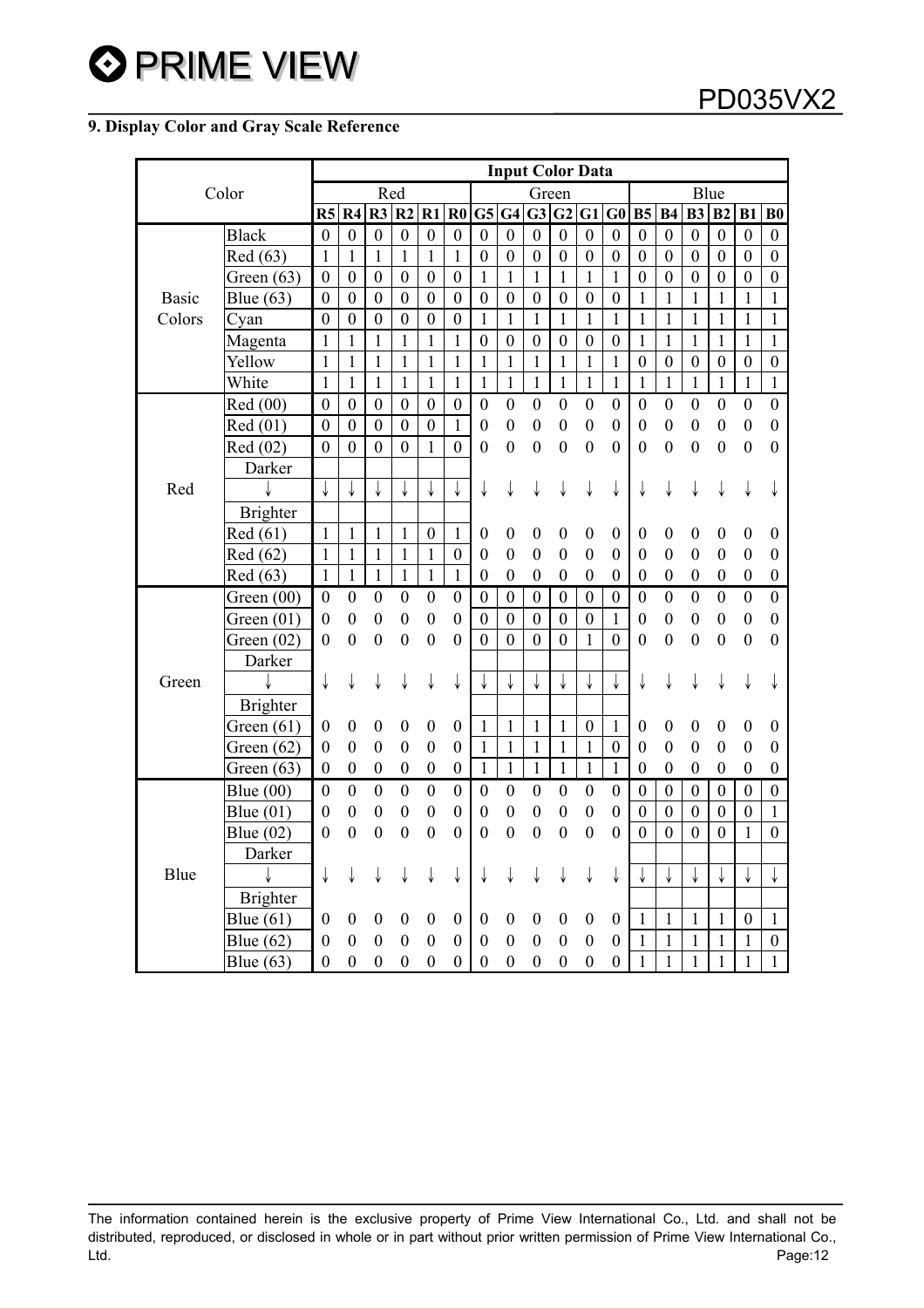# **10. Block Diagram**

**.** 

### **10-1) TFT-module Block Diagram**



If you use PD035VX2, you must apply PVI-2002A(Timing controller) which Will gernerate signal to support PD035VX2.

The information contained herein is the exclusive property of Prime View International Co., Ltd. and shall not be distributed, reproduced, or disclosed in whole or in part without prior written permission of Prime View International Co., Ltd. Page:13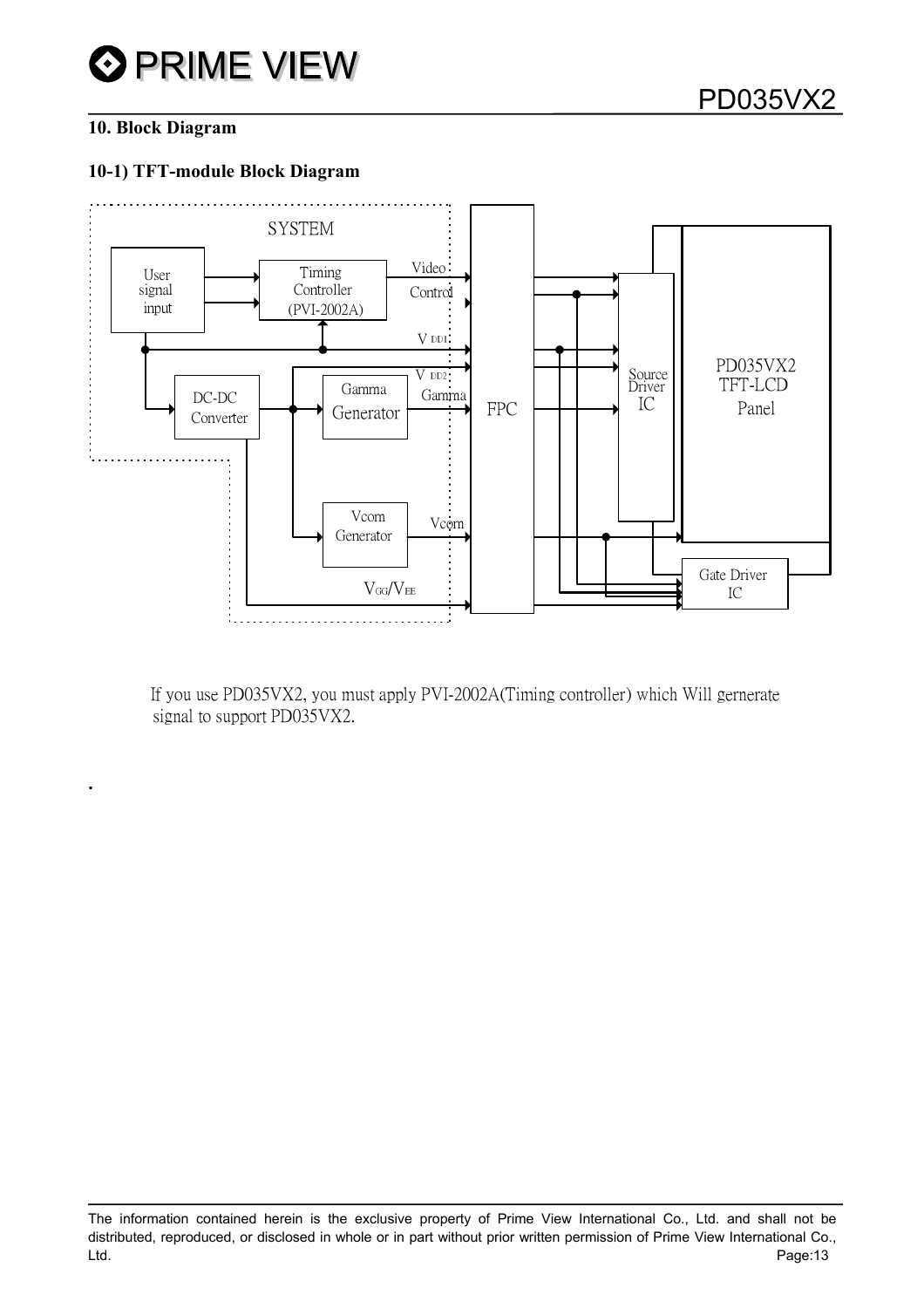# **11. Interface Timing**

# **11.1) Timing Parameters**

| AC Electrical Characteristics ( $V_{CC} = V_{DD1} = 3.3V$ , $V_{DD2} = 9.5V$ , $GND = V_{SS1} = V_{SS2} = 0V$ , $Ta = 25^{\circ}C$ ) |                      |                |      |      |             |  |  |
|--------------------------------------------------------------------------------------------------------------------------------------|----------------------|----------------|------|------|-------------|--|--|
| Parameter                                                                                                                            | <b>Symbol</b>        | Min.           | Typ. | Max. | Unit        |  |  |
| <b>CLK</b> Frequency                                                                                                                 | Fclk                 |                | 25   | 40   | MHz         |  |  |
| <b>CLK Pulse Width</b>                                                                                                               | <b>TCPH</b>          | 25             |      |      | ns          |  |  |
| Data Set-up Time                                                                                                                     | Tsu                  | 4              |      |      | ns          |  |  |
| Data Hold Time                                                                                                                       | Thd                  | $\overline{2}$ |      |      | ns          |  |  |
| Propagation Delay of DIO2/1                                                                                                          | Tphl                 | 6              | 10   | 15   | ns          |  |  |
| Time That The Last Data to LD                                                                                                        | Tld                  | 1              |      |      | <b>TCPH</b> |  |  |
| Pulse width of LD                                                                                                                    | Twld                 | $\overline{2}$ |      |      | <b>TCPH</b> |  |  |
| Time That LD to DIO1/2                                                                                                               | Tlds                 | 5              |      |      | <b>TCPH</b> |  |  |
| POL Set-up Time                                                                                                                      | Tpsu                 | 6              |      |      | ns          |  |  |
| POL Hold Time                                                                                                                        | Tphd                 | 6              |      |      | ns          |  |  |
| OE Pulse Width                                                                                                                       | T <sub>OEV</sub>     | 1              |      |      | $\mu$ s     |  |  |
| <b>CKV</b> Pulse Width                                                                                                               | $T_{CKV}$            | 500            |      | -    | ns          |  |  |
| STV Set-up Time                                                                                                                      | $T_{\rm{SUV}}$       | 400            |      |      | ns          |  |  |
| <b>STV Hold Time</b>                                                                                                                 | $T_{HDV}$            | 400            |      |      | ns          |  |  |
| Horizontal Display Period                                                                                                            | $T_{HDP}$            |                | 640  | -    | <b>TCPH</b> |  |  |
| Horizontal Period Timing Range                                                                                                       | $T_{HP}$             |                | 800  | -    | <b>TCPH</b> |  |  |
| Horizontal Lines Per Field                                                                                                           | $T_V$                | 520            | 525  | 640  | $T_{HP}$    |  |  |
| Vertical Display Timing Range                                                                                                        | $T_{D\underline{V}}$ |                | 480  |      | $T_{HP}$    |  |  |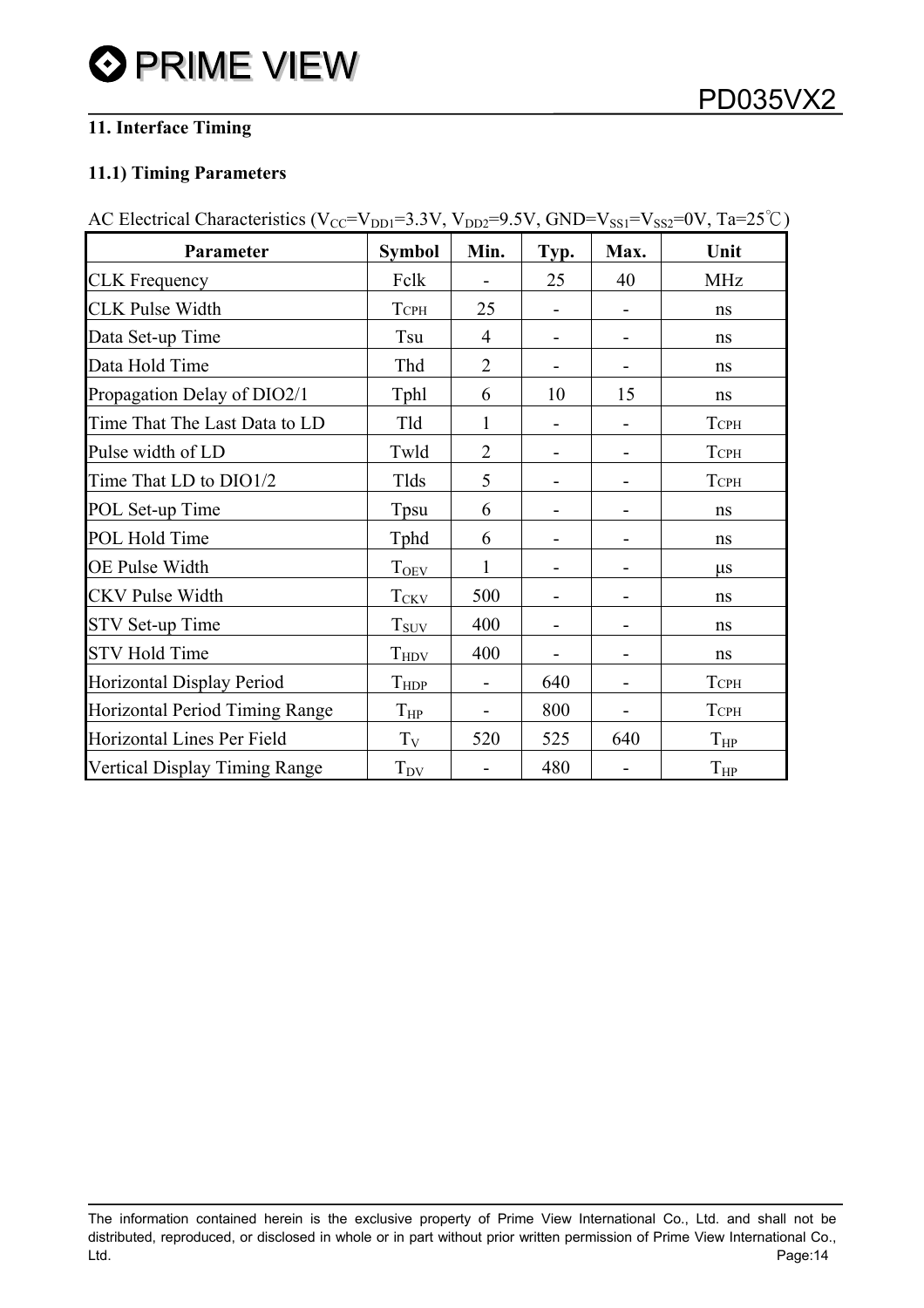

#### **11.2) Timing Diagram**

Fig. 11-1 Horizontal timing(1)

Fig. 11-1 Horizontal timing(1)

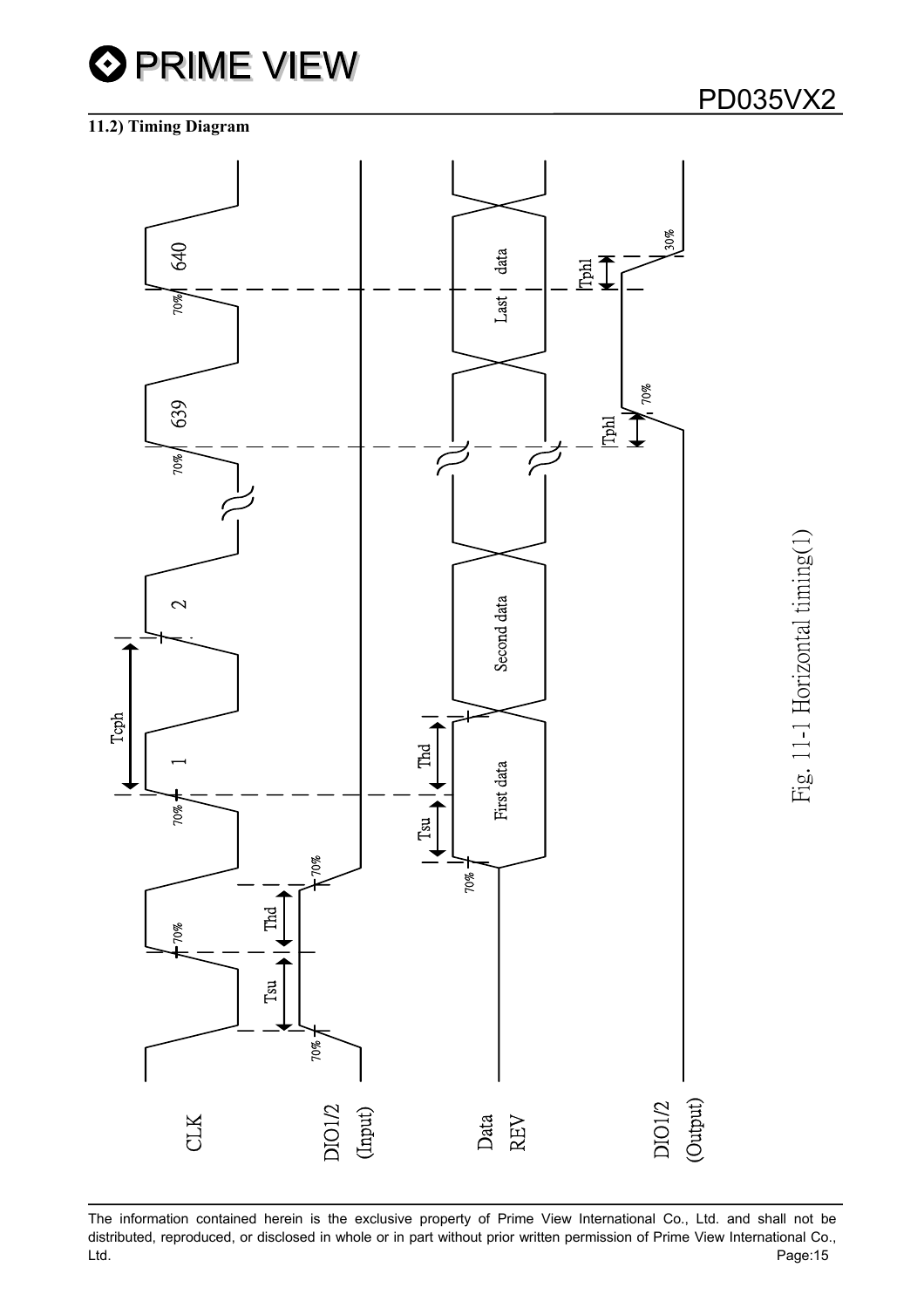



The information contained herein is the exclusive property of Prime View International Co., Ltd. and shall not be distributed, reproduced, or disclosed in whole or in part without prior written permission of Prime View International Co.,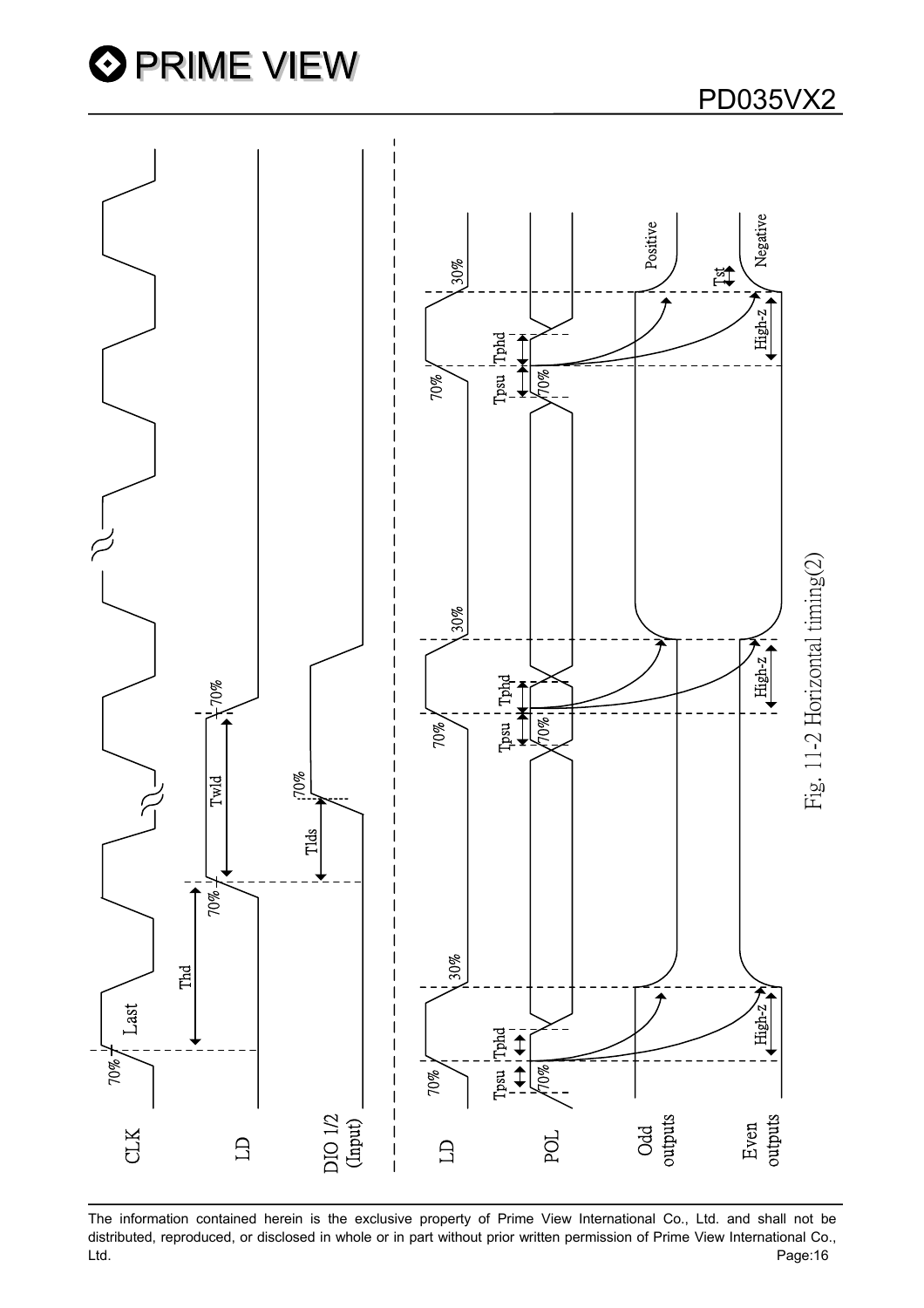

The information contained herein is the exclusive property of Prime View International Co., Ltd. and shall not be distributed, reproduced, or disclosed in whole or in part without prior written permission of Prime View International Co.,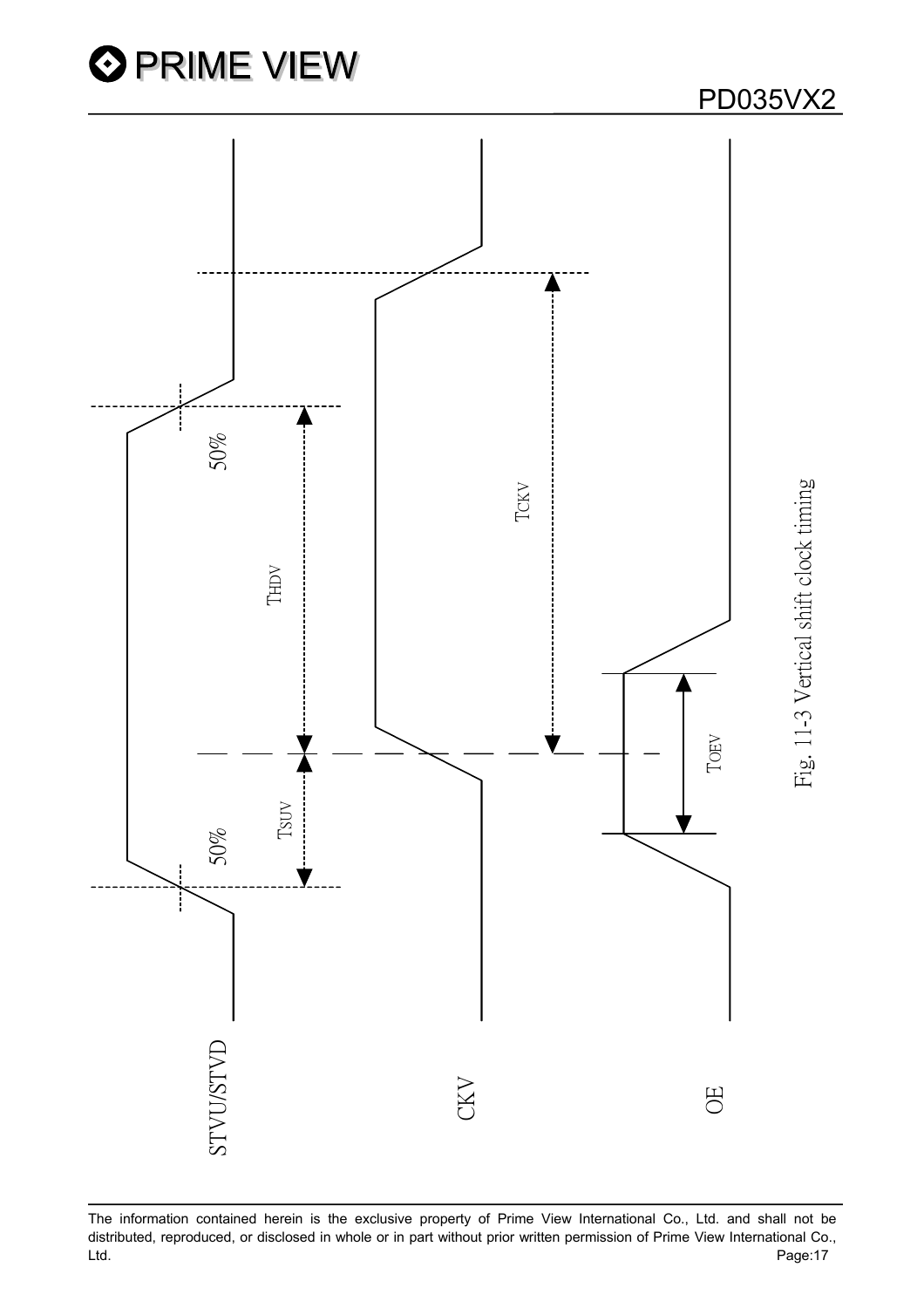



The information contained herein is the exclusive property of Prime View International Co., Ltd. and shall not be distributed, reproduced, or disclosed in whole or in part without prior written permission of Prime View International Co.,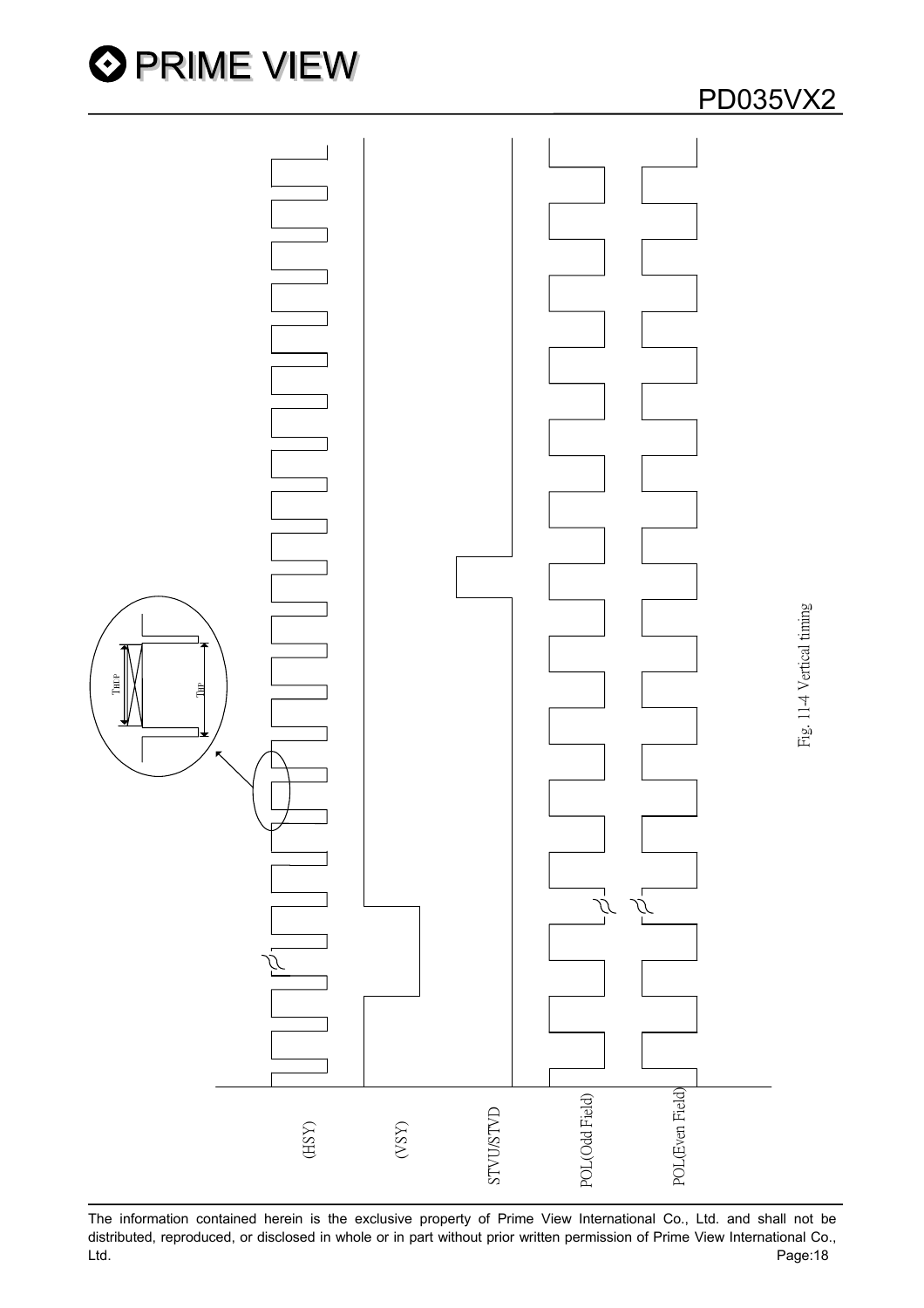# **12. Power On Sequence**



2. 0ms $\leq$ T3 $\leq$ T4 $\leq$ 10ms

# **13. Optical Characteristics**

#### **13-1) Specification:**

|                                   |          |            |                                |                          |       |       |                          |                          | Ta=25 $°C$     |  |
|-----------------------------------|----------|------------|--------------------------------|--------------------------|-------|-------|--------------------------|--------------------------|----------------|--|
| <b>Parameter</b>                  |          |            | <b>Symbol</b>                  | <b>Condition</b>         | MIN.  | TYP.  | MAX.                     | Unit                     | <b>Remarks</b> |  |
|                                   |          | Horizontal | $\theta$                       |                          | ±45   | ±50   |                          | deg                      |                |  |
| Viewing<br>Angle                  | Vertical |            | $\theta$ 12(to 12)<br>o'clock) | CR > 10                  | 10    | 15    |                          | deg                      | Note 13-2      |  |
|                                   |          |            | $\theta$ 11(to 6<br>o'clock)   |                          | 30    | 35    | $\blacksquare$           | deg                      |                |  |
| <b>Contrast Ratio</b>             |          |            | CR.                            |                          | 200   | 350   | $\overline{\phantom{a}}$ | $\overline{\phantom{a}}$ | Note 13-4      |  |
| Response time                     |          | Rise       | <b>Tr</b>                      | $\theta = 0^{\circ}$     |       | 15    | 30                       | ms                       | Note 13-3      |  |
|                                   |          | Fall       | <b>Tf</b>                      |                          |       | 25    | 50                       | ms                       |                |  |
| <b>Brightness</b>                 |          |            |                                | $\theta = 0^{\circ}$     | 200   | 250   |                          | $cd/m^2$                 | Note 13-1      |  |
| Uniformity                        |          | U          | $\theta = 0^{\circ}$           | 70                       | 75    |       | $\frac{0}{0}$            | Note 13-5                |                |  |
| <b>Cross Talk</b>                 |          |            | $\theta = 0^{\circ}$           | $\overline{\phantom{0}}$ | -     | 3     | $\frac{0}{0}$            | Note 13-6                |                |  |
| White Chromaticity                |          | X          |                                | 0.28                     | 0.310 | 0.34  |                          | Note 13-1                |                |  |
|                                   |          |            | у                              |                          | 0.30  | 0.330 | 0.36                     | ۰                        |                |  |
| LED Life Time<br>$Ta=25^{\circ}C$ |          |            |                                | $\overline{\phantom{a}}$ | 10000 |       | hrs                      |                          |                |  |

All the optical measurement shall be executed 1 minute after backlight being turn-on. The optical characteristics shall be measured in dark room (ambient illumination on panel surface less than 1 Lux). The measuring configuration shows as following figure.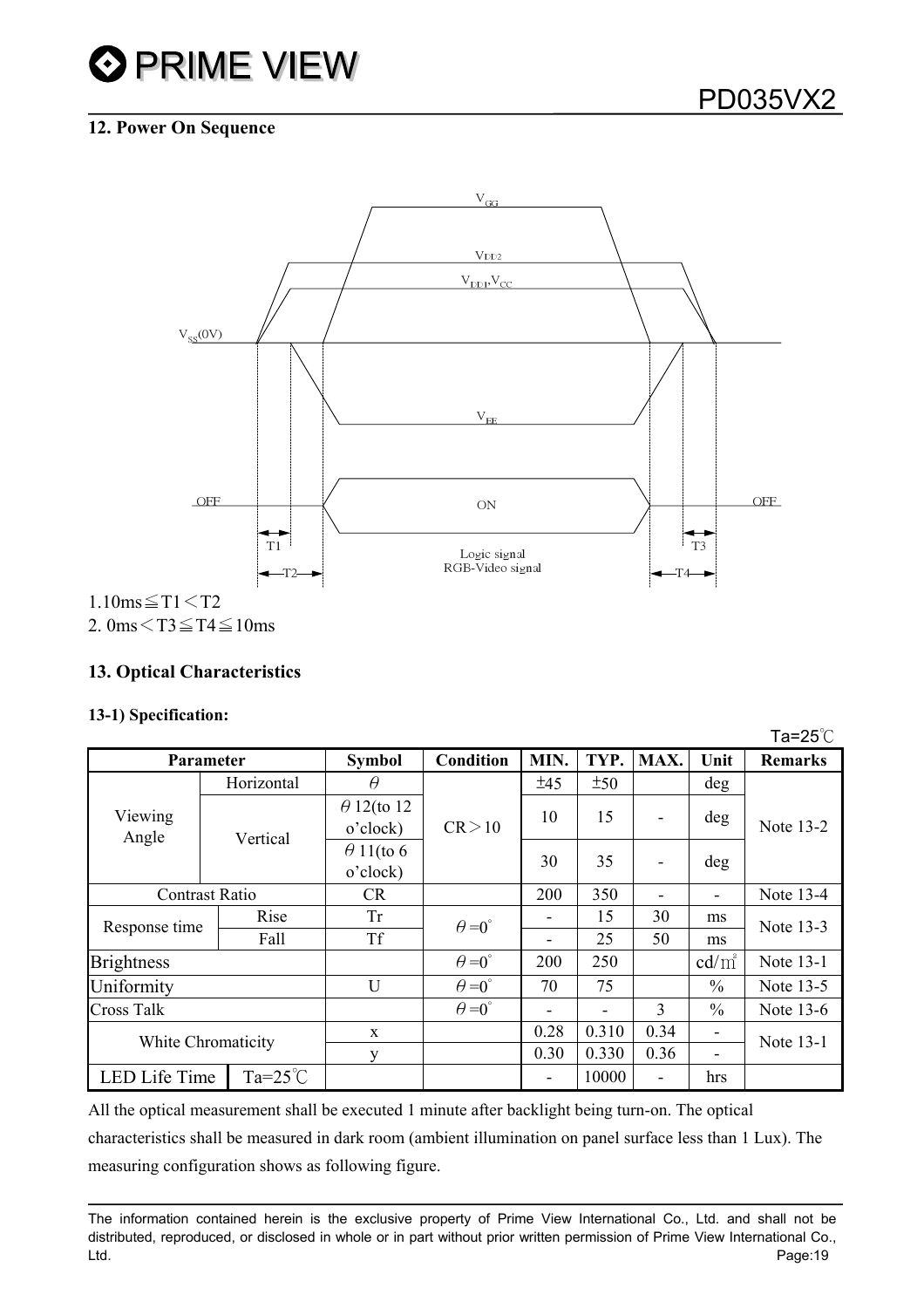

Optical characteristics measuring configuration

Note 13-1: 1. Topcon BM-5A or BM-7 fast luminance meter 1 field of view is used in the testing (after 1 minute operation).

Note 13-2: The definitions of viewing angles are as follow  $\theta = 0^{\circ}$ 



The information contained herein is the exclusive property of Prime View International Co., Ltd. and shall not be distributed, reproduced, or disclosed in whole or in part without prior written permission of Prime View International Co., Ltd. Page:20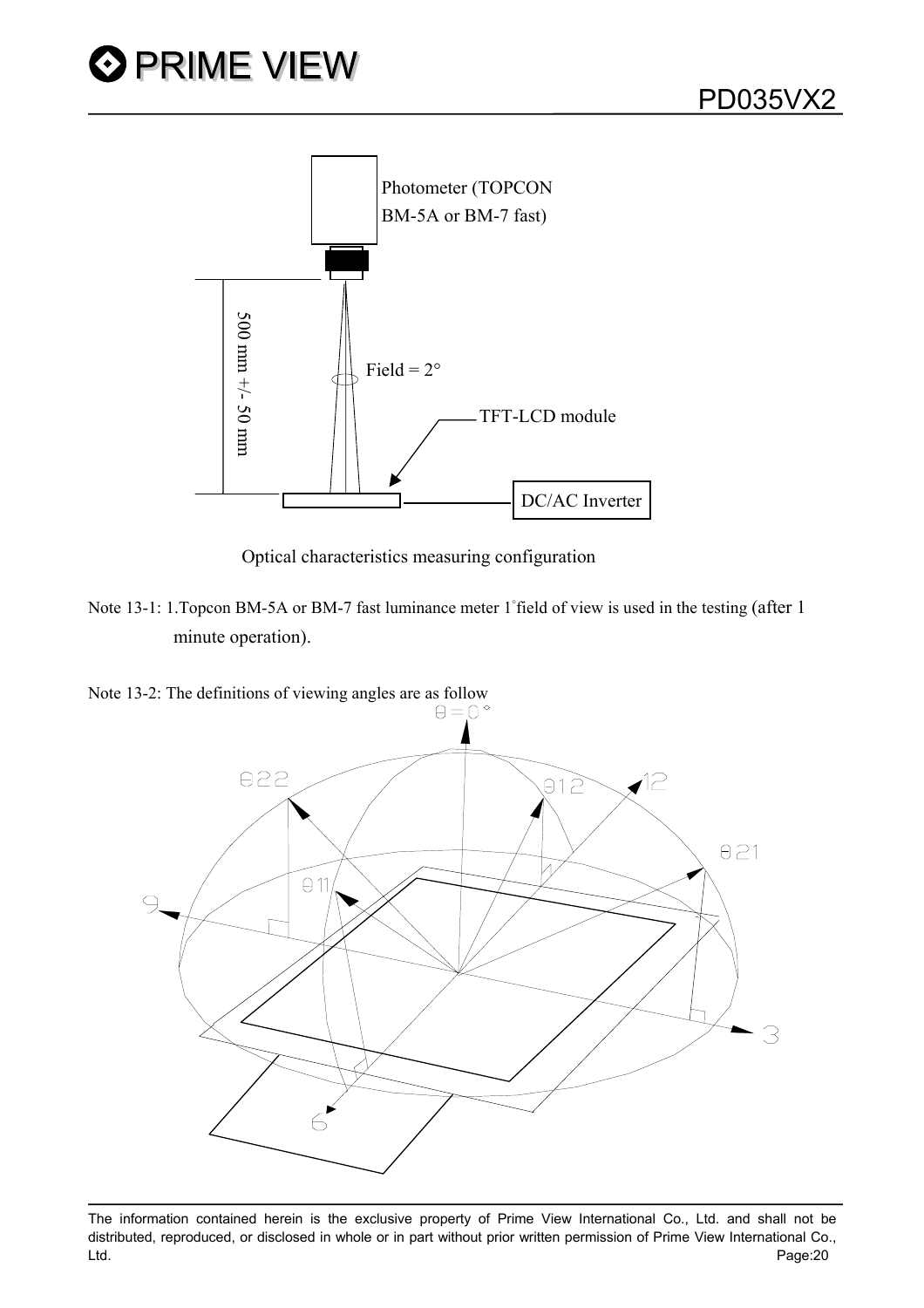Note 13-3: Definition of Response Time Tr and Tf:





Note 13-5 : The uniformity of LCD is defined as  $U =$ The Minimum Brightness of the 9 testing Points The Maximum Brightness of the 9 testing Points Luminance meter : BM-5A or BM-7 fast (TOPCON) Measurement distance : 500 mm +/- 50 mm Ambient illumination : < 1 Lux Measuring direction : Perpendicular to the surface of module

The test pattern is white (Gray Level 63).

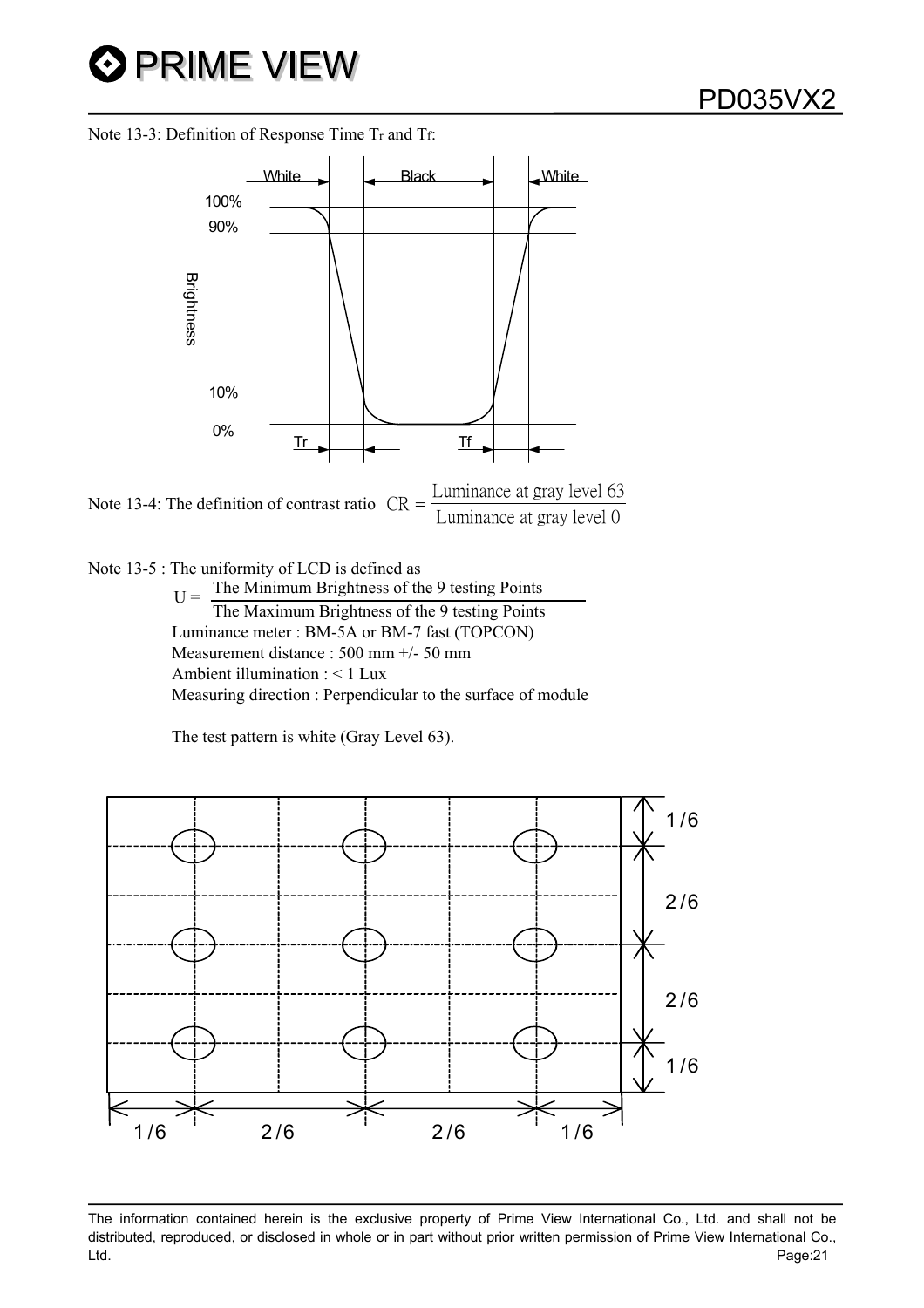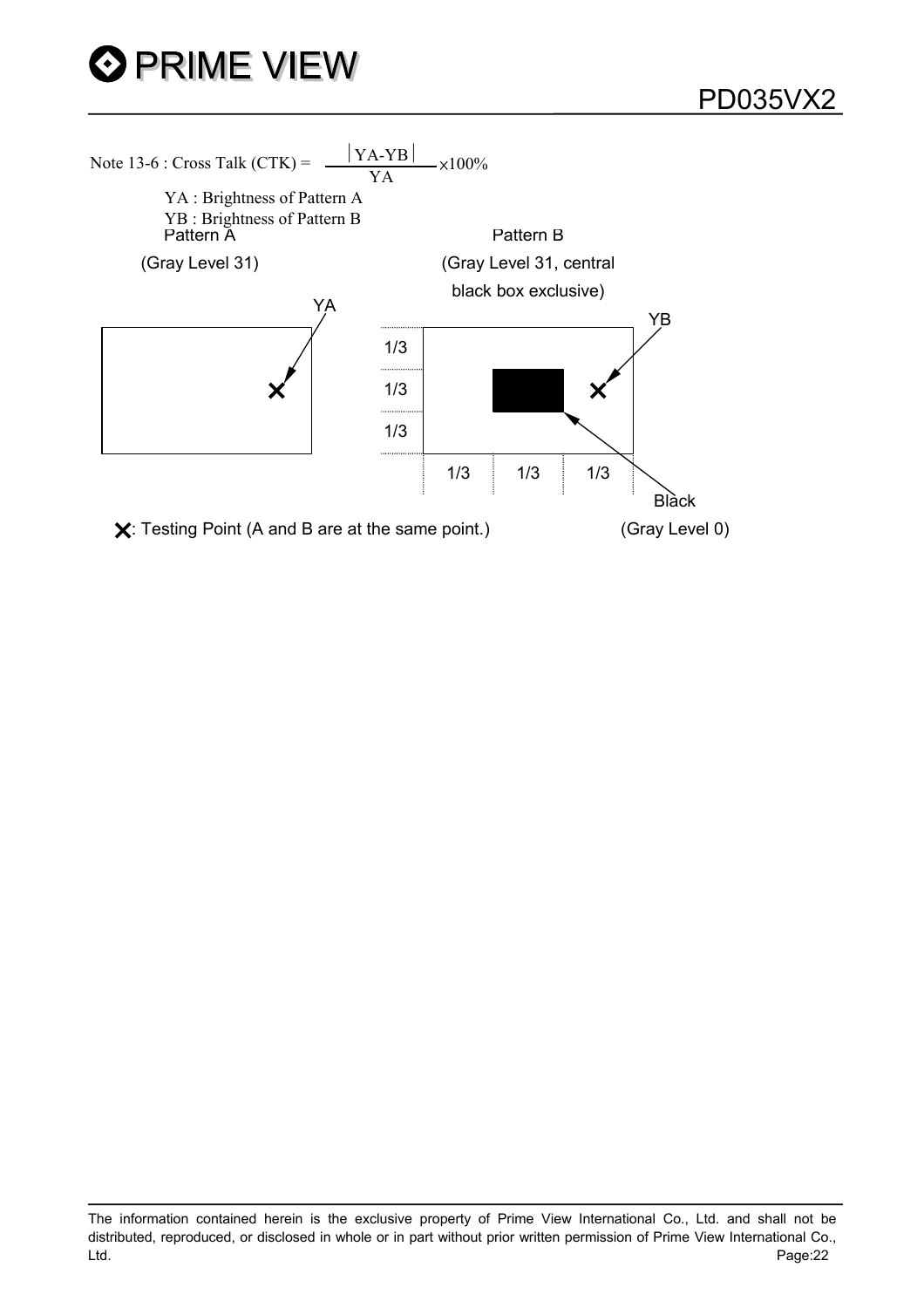#### **14. Handling Cautions**

- 14-1) Mounting of module
	- a) Please power off the module when you connect the input/output connector.
	- b) Polarizer which is made of soft material and susceptible to flaw must be handled carefully.
	- c) Protective film (Laminator) is applied on surface to protect it against scratches and dirt. It is recommended to peel off the laminator before use and taking care of static electricity.
- 14-2) Precautions in mounting
	- a) Wipe off water drops or finger grease immediately. Long contact with water may cause discoloration or spots.
	- b) TFT-LCD module uses glass which breaks or cracks easily if dropped or bumped on hard surface. Please handle with care.
	- c) Since CMOS LSI is used in the module. So take care of static electricity and earth yourself when handling.
- 14-3) Others
	- a) Do not expose the module to direct sunlight or intensive ultraviolet rays for many hours.
	- b) Store the module at a room temperature place.
	- c) The voltage of beginning electric discharge may over the normal voltage because of leakage current from approach conductor by to draw lump read lead line around.
	- d) If LCD panel breaks, it is possibly that the liquid crystal escapes from the panel. Avoid putting it into eyes or mouth. When liquid crystal sticks on hands, clothes or feet. Wash it out immediately with soap.
	- e) Observe all other precautionary requirements in handling general electronic components.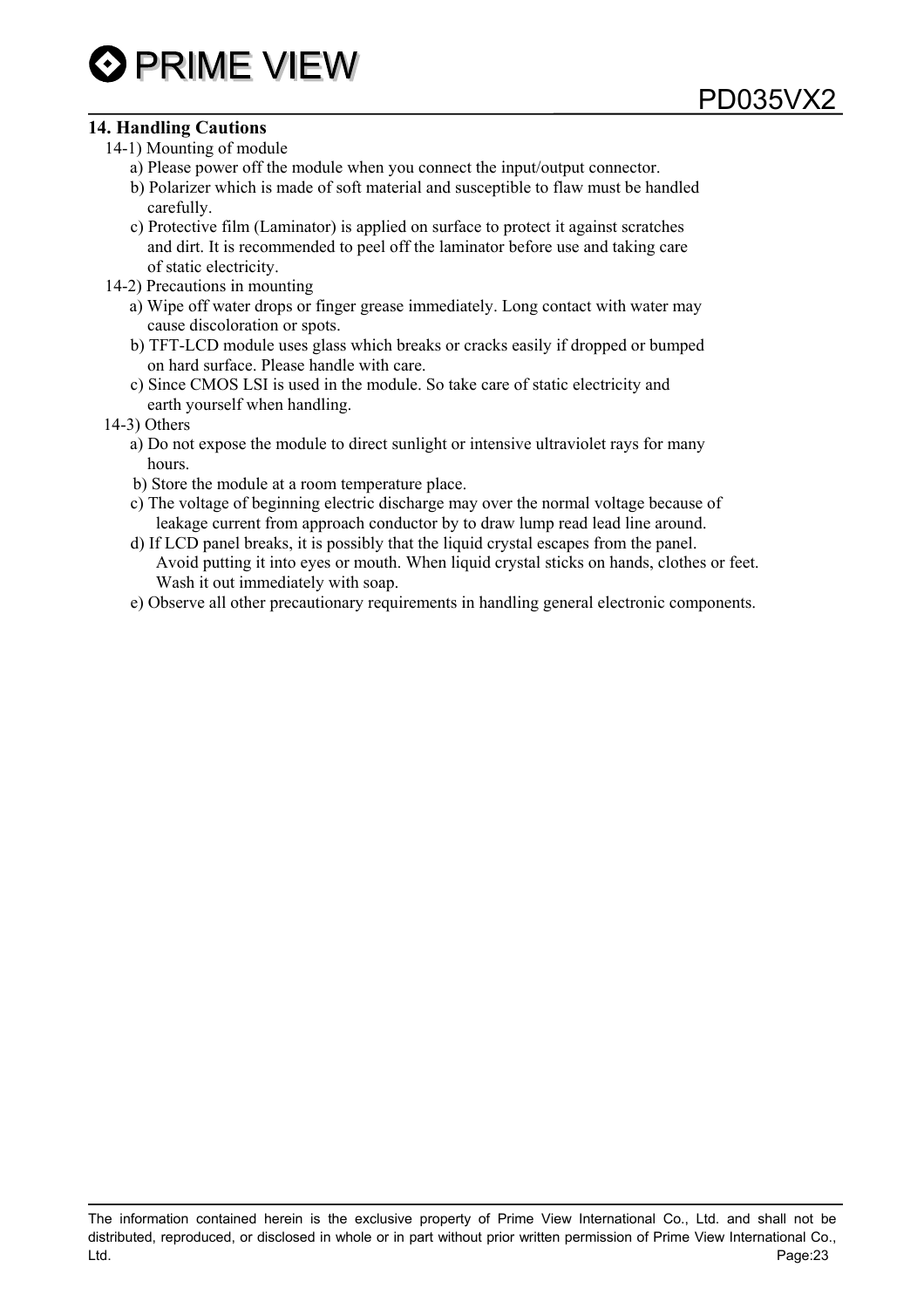## **15. Reliability Test**

| N <sub>0</sub> | <b>Test</b> Item                 | <b>Test</b> Condition                                     |
|----------------|----------------------------------|-----------------------------------------------------------|
|                | High Temperature Storage Test    | Ta = +70 $\degree$ C, 240 hrs                             |
| 2              | Low Temperature Storage Test     | Ta = $-20^{\circ}$ C, 240 hrs                             |
| 3              | Low Temperature Operation Test   | $Ta = 0^{\circ}C$ , 240 hrs                               |
| $\overline{4}$ | High Temperature & High Humidity | Ta = +60°C, 90%RH, 240 hrs                                |
|                | <b>Operation Test</b>            | (No Condensation)                                         |
| 5              | Thermal Cycling Test             | -20 $\degree$ C $\rightarrow$ +70 $\degree$ C, 200 Cycles |
|                | (non-operating)                  | 30min 30min                                               |
|                |                                  | Frequency : $10 \sim 55 \text{ Hz}$                       |
| 6              | <b>Vibration Test</b>            | Amplitude : 1.0 mm                                        |
|                | (non-operating)                  | Sweep time : 11 mins                                      |
|                |                                  | Test Period : 6 Cycles for each direction of X, Y, Z      |
|                |                                  | $100G$ , 6ms                                              |
| 7              | <b>Shock Test</b>                | Direction : $\pm X$ , $\pm Y$ , $\pm Z$                   |
|                | (non-operating)                  | Cycle : 3 times                                           |
|                |                                  | 200pF, $0\Omega$                                          |
| 8              | Electrostatic Discharge Test     | ±200V                                                     |
|                | (non-operating)                  | 1 time / each terminal                                    |

Ta: ambient temperature

[Judgement Criteria]

 Under the display quality test conditions with normal operation state , there should be no change which may affect practical display function.

#### **16. Indication of Lot Number Label**

Indicated contents of the label

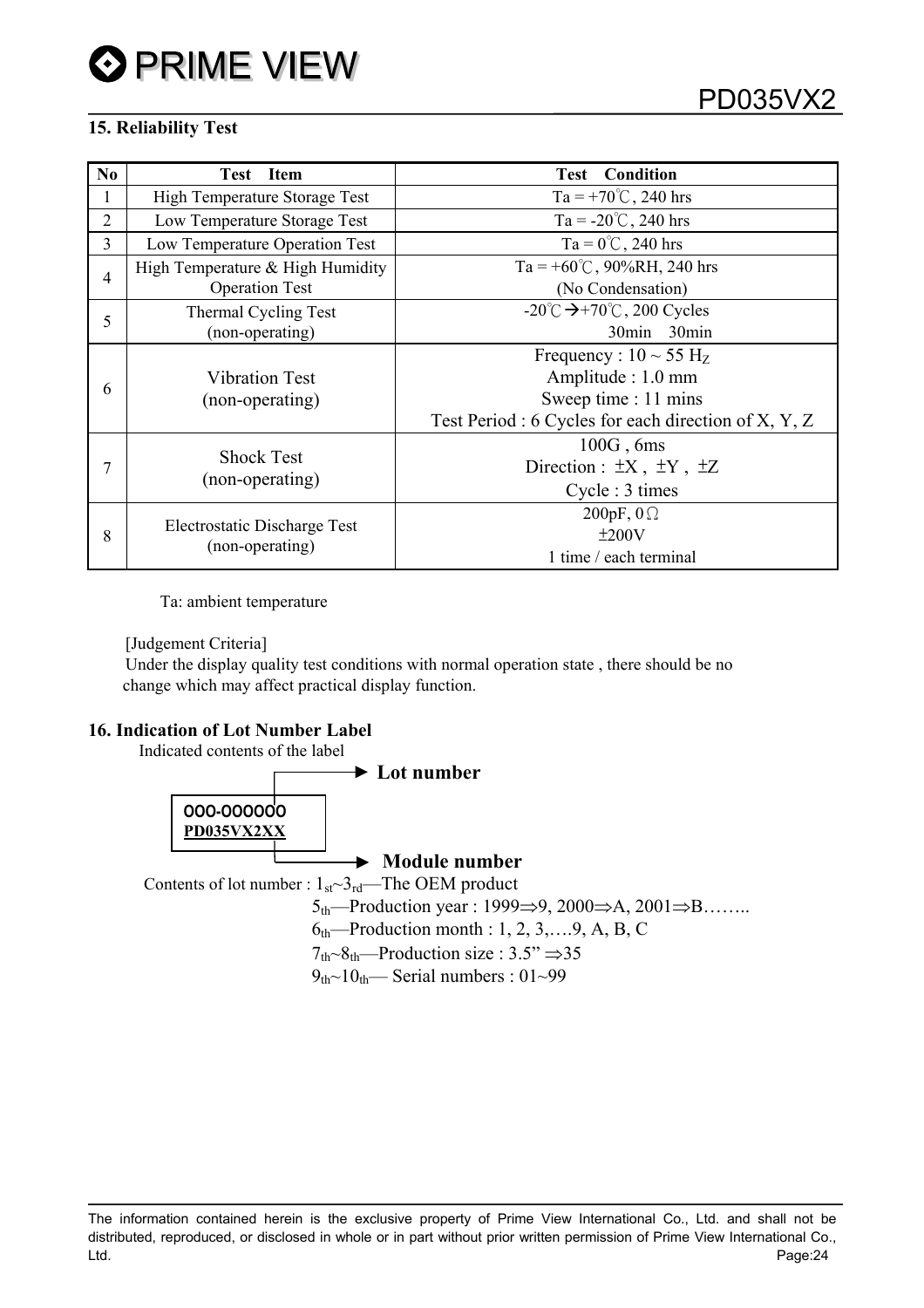

# **17. Packing Diagram**

TBD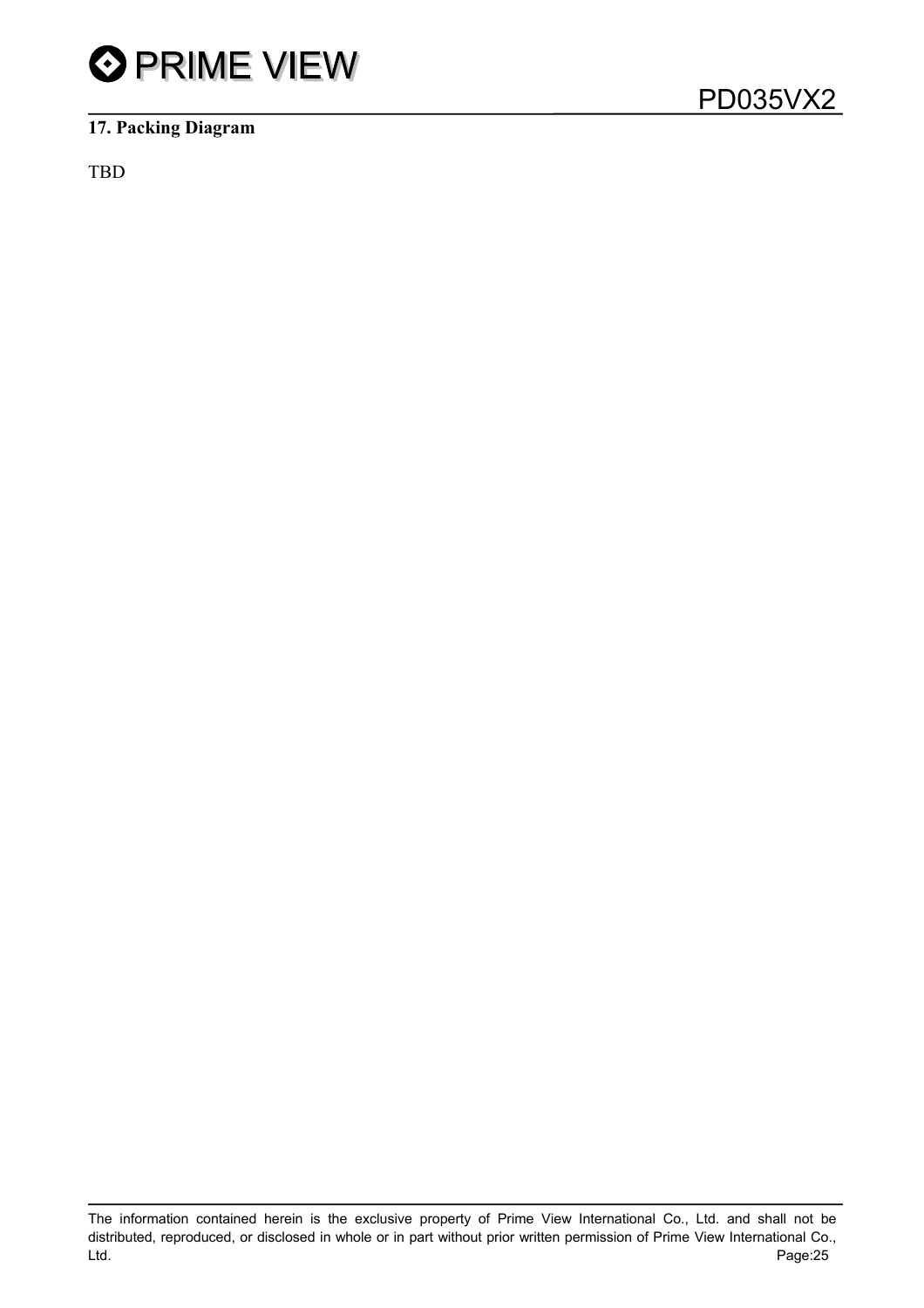

|      |                    |            | <b>Revision History</b> |
|------|--------------------|------------|-------------------------|
| Rev. | <b>Issued</b> Date | Revised    | <b>Contents</b>         |
| 0.1  | Oct. 21, 2004      | <b>New</b> |                         |